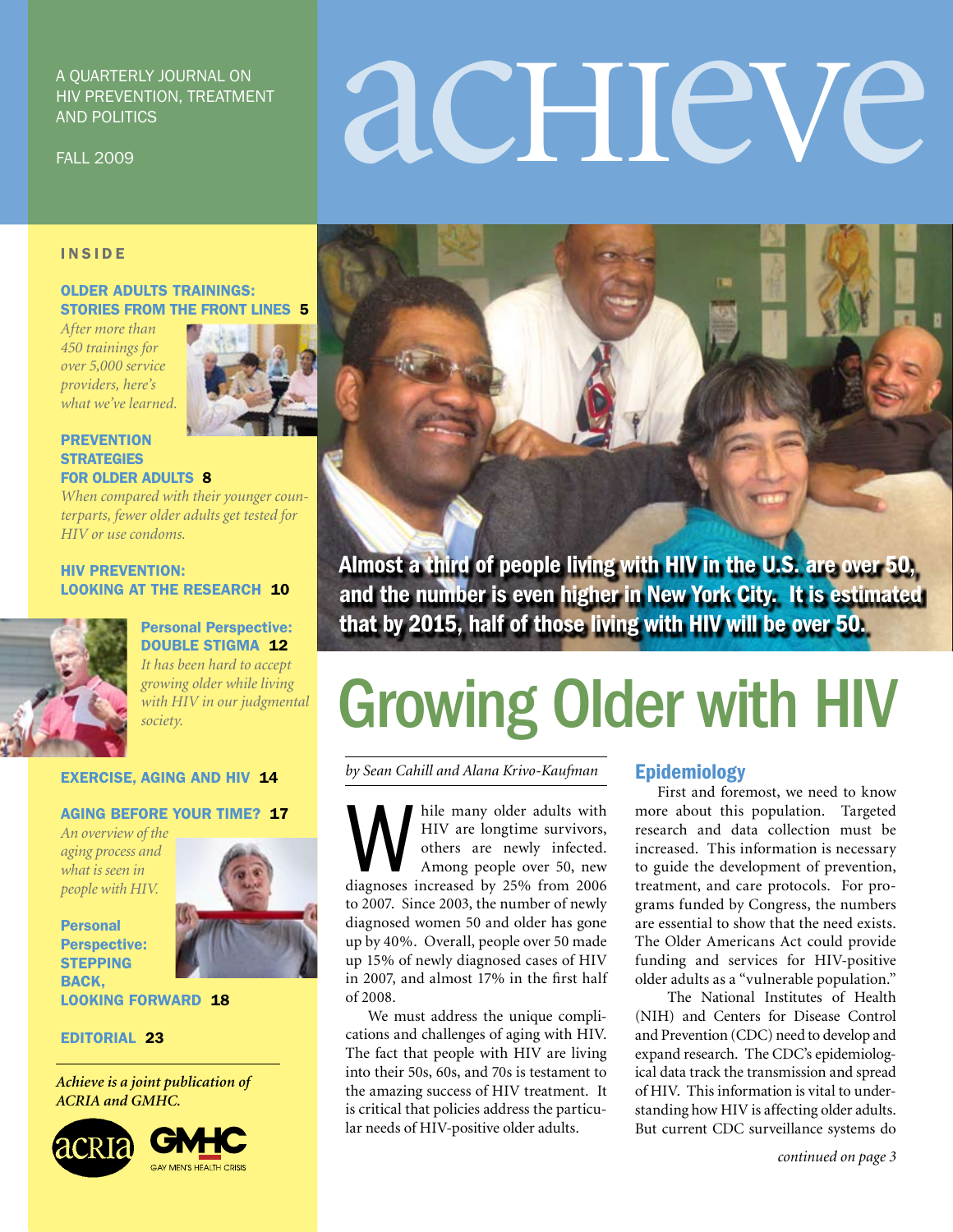#### ACRIA Trials in Progress

#### Pomegranate Juice

People who have not taken HIV meds for at least 90 days will drink pomegranate juice or placebo juice daily for 10 to 18 weeks to study its effect on the heart, quality of life, and HIV viral load.

#### Ibalizumab

People who have taken HIV drugs will receive infusions of ibalizumab (a monoclonal antibody designed to block HIV entry into CD4 cells) twice a month for 24 weeks or longer, along with other HIV drugs.

#### Crofelemer for Diarrhea

People 18 and older who have persistent diarrhea will take crofelemer (a new anti-diarrhea drug) or placebo tablets for 6 weeks. Then everyone will take crofelemer for 5 months.

#### Intelence

People who have taken HIV meds will take Intelence with Reyataz and an NRTI for 48 weeks.

#### Isentress in Pregnant Women

Pregnant women who are already taking Isentress will give several blood samples on two separate days in order to find the optimum dose of the drug during pregnancy. Compensation is provided.

For more information on these trials, contact us at 212-924-3934, ext. 121.

### acHIeVe

Editors in Chief Daniel Tietz Sean Cahill

Editor Mark Milano

Associate Editors Luis Scaccabarrozzi Nathan Schaefer

Medical Editor Jerome A. Ernst, MD

Publications Manager Mark Milano

PUBLICATIONS ASSOCIATE Laura Engle

**DESIGN** Tom Dolle

Bulk copies of *Achieve* are available free to organizations that provide services to people with HIV. For more information, call 212-924-3934, ext. 129, email achieve@acria.org, or write to Achieve, 230 West 38th Street, 17th floor, New York, NY 10018.

Copyright © 2009 AIDS Community Research Initiative of America and Gay Men's Health Crisis.

All rights reserved. Non-commercial reproduction is encouraged provided appropriate credit is given. Subscription lists are kept confidential.

#### LETTERS TO THE EDITOR

To the Editor:

I received your Summer 2009 publication of *Achieve*, and found it very useful. The article "When To Start: A Debate" was informative and pertinent to me. I appreciated your thorough and accessible review of the medications and different physician's opinions on when to start HIV treatment. I am currently incarcerated, so I don't have that access to the professional opinions of a whole panel of doctors. However, after reading the article I felt much more confident in managing my treatment plan and navigating all of the medical guidelines.

John

Photos used in *Achieve* imply nothing about the health status, sexual orientation, or life history of the models.

To The Editor:

Thank you for sending your publication. I've had the opportunity to read several of the articles in your last issue and have found them to be an invaluable source of information, presented in a super understandable manner.

Sergio Vásquez

Executive Director, Asociación Gente Positiva Guatemala

*Achieve* would love to hear from you! Please send your comments to: Letters to the Editor, *Achieve*, 230 W. 38<sup>th</sup> St., 17<sup>th</sup> floor, New York, NY 10018 Or email them to: achieve@acria.org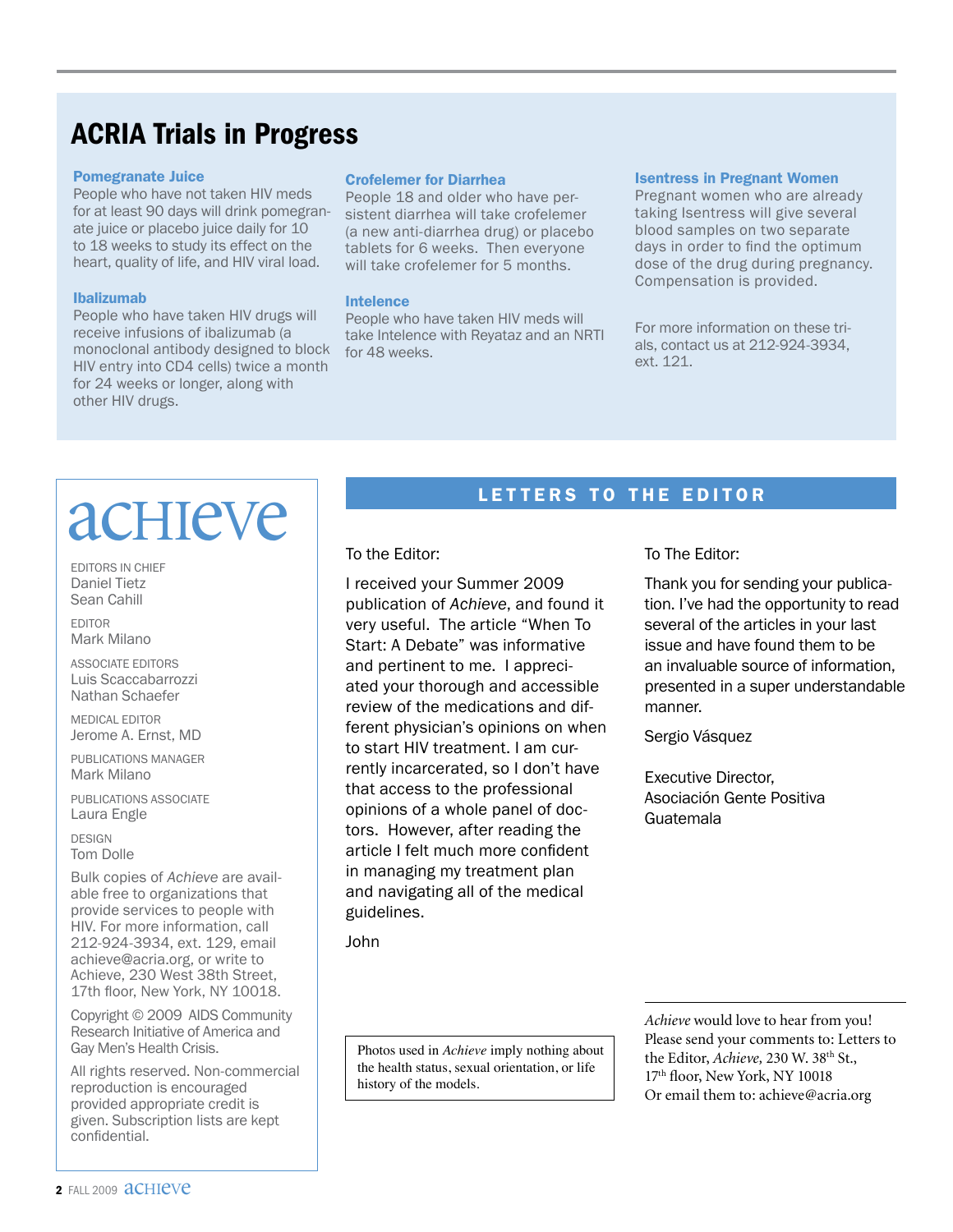#### Growing Older with HIV *continued from first page*

not break down the data in ways that are specific enough. They should be modified so that all data are consistently broken down by five-year age intervals, up to age 65. Additionally, risk factors for infection must be tracked for older adults. Behavioral data on HIV-positive older adults should also be collected by the NIH to understand what interventions will be effective.

#### Clinical Research

More clinical research relevant to people over 50 with HIV is needed. The NIH must expand HIV treatment research to include older adults. It is critical that we gain a greater understanding of how treatments interact with aging bodies. Due to the high prevalence of comorbidities among older adults with HIV, they are often screened out of clinical trials. As a result, this research reports little on how medications will affect them.

Additional NIH research on non-AIDSrelated cancers (NARCs) is also necessary. From 2000 to 2005 incidences of NARCs increased. Some of the most common NARCs include anal and cervical cancer, lung cancer, and liver cancer. People living with HIV may be at an increased risk for developing NARCs, particularly those associated with infections like HPV. More research needs to be done to increase our understanding of what risks older people with HIV face in developing NARCs.

#### Prevention

Most HIV prevention campaigns have been developed for people under 50, but programs must be developed that speak to older adults. CDC funding for prevention targeting older adults needs to be increased to meet their specific public health challenges. Increased funding is needed to develop social marketing campaigns, create additional Effective Behavioral Interventions (EBIs), and implement interventions addressing stigma among older adults.

Social marketing campaigns targeting older adults are necessary to spread knowledge of sexual health and encourage safer sex. Studies show that many people over 50 are sexually active, but that levels of sexual activity taper off with increased age and are lower for women than men. An AARP study asked adults between 45 and 59 about recent sexual activity. Half of the women and 55% of the men reported sexual activity within the previous six months. Of those between 60 and 74, one-quarter of the women and 31% of the men reported sexual activity in the same period. Stark gender imbalances exist among older populations, with women outnumbering men. When there are many more women than men, older heterosexual women have less power, putting them at a disadvantage when negotiating condom use. Campaigns promoting Behavioral Interventions (DEBI) program. But the CDC must also develop DEBI models tailored to older adults. DEBIs that have worked in other communities cannot simply be transferred. Strategies must be developed for older adults, and must address the disparities, stigmas, and power imbalances among older adults.

Alongside DEBIs, other interventions and structures must be developed to address HIV stigma and homophobia. Stigma related to homosexual behavior



condom use and the female condom could provide important tools for older women.

Many sexually active older adults take part in high-risk activities. ACRIA's *Research on Older Adults with HIV* (ROAH) study looked at older adults living with HIV in New York City. Of those who were sexually active, 47% used drugs or alcohol before sex. Another study found that 60% of older single women have had unprotected sex within the past decade. The CDC reports that over half of older African-American women living in rural areas have at least one risk factor for HIV, including unprotected sex. Many older adults lack sexual health knowledge and are unaware of the need to protect themselves.

#### Effective Interventions

The CDC currently supports proven HIV prevention models for use across the U.S. through its Diffusion of Effective among men is likely a strong driver of HIV risk, including among older men who have sex with men (MSM). Data collected in New York City suggest that older men are underreporting MSM activity as a risk factor when compared with younger men (there is not a similar difference for women). If older men do not report their risk factors even in an anonymous survey, they are unlikely to talk about them in other contexts, such as with their doctors. This lessens their access to information that could help them practice lowerrisk activities or know their HIV status. Addressing these issues requires culturally competent services for older people. Significant antigay bias has been found in senior centers and services, among both providers and clientele. Staff trainings and peer-to-peer outreach and education are needed to address these biases.

*continued on next page*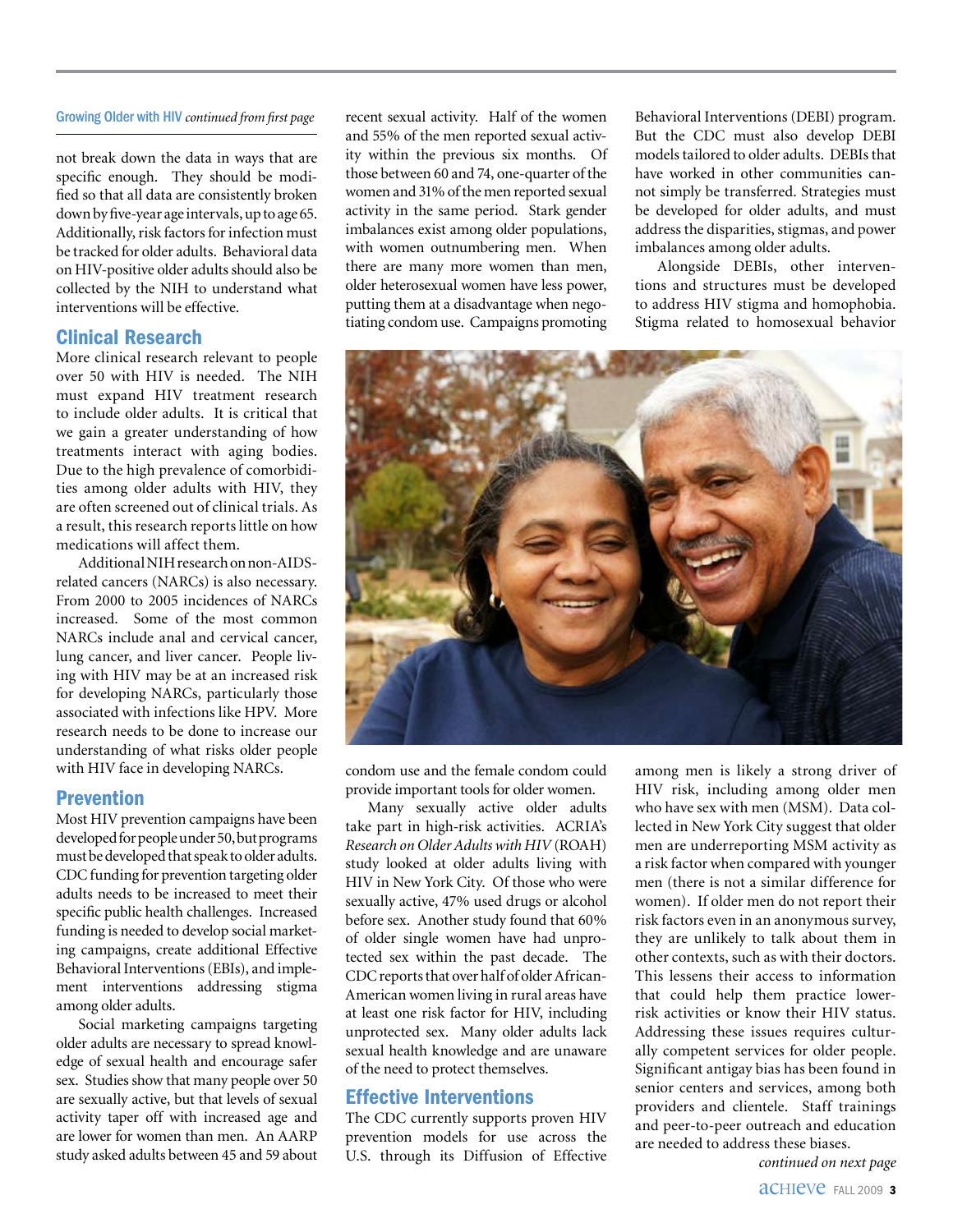#### Growing Older with HIV *cont. from previous page*

Antigay bias and HIV stigma could be keeping older men from disclosing their sexual risk factors. A NYC Department of Health study looked at MSM of all ages. It found that 39% do not disclose their sexual orientation to their doctors. Black, Latino, and Asian MSM are much more likely than white MSM not to disclose homosexual behavior to health care providers. In general, doctors tend not to ask older patients about their sexual practices – this is common for older patients of all sexualities and genders. This silence keeps doctors from assessing their patients' risk factors, and can lead to serious health problems.

#### Geriatrics

Not enough medical professionals are trained in geriatrics (medical care for the elderly). As the country continues to age, this problem will worsen. As of 2002, there were only three geriatrics departments in medical schools nationwide. Only 10% of medical schools require that doctors in training take even a single geriatrics course. The programs that exist are understaffed and underfunded. Geriatrics programs in medical schools need to be supported and expanded. Retention in the workforce must also be supported to attract more doctors. Additionally, the current geriatrics workforce must be trained in the needs of HIV-positive older adults.

Medical and social service providers can be a key point of intervention if properly trained. Continuing education for medical professionals should emphasize the importance of assessing every patient's risk factors by asking them thorough questions – not making assumptions about sexual history or drug use based on age. HIV testing for all patients is a key prevention mechanism. Due to the fact that many older adults remain sexually active, the CDC should increase the recommended maximum age for annual HIV testing above the current age of 64.

#### HIV Disease in Older Adults

The U.S. government must also do better to monitor the conditions that people with HIV experience as HIV progresses with age. With better recognition of these conditions, we can modify standards of care. This will in turn help us better

understand how HIV and aging processes interact. Additionally, screening and prevention measures are available to reduce risk for NARCs, such as anal and vaginal pap smears, the hepatitis B vaccine, and reduced alcohol and tobacco intake. These measures should be broadly instituted and available for older adults with HIV.

Up to 91% of older adults with HIV deal with other medical conditions, including high blood pressure, nerve problems, hepatitis, arthritis, and depression. Many older adults receive some type of medical care for these conditions. So a significant portion of potentially affected older adults have a point of contact with a medical provider. This offers a unique opportunity for doctors and service providers to make a large impact on preventing HIV infections and assisting older adults in finding out their HIV status.

In general, doctors tend not to ask older patients about their sexual practices – this is common for older patients of all sexualities and genders.

#### Recommendations

GMHC and ACRIA, together with SAGE and GRIOT Circle, recently held a strategy planning meeting on HIV and older adults in Washington, D.C. Hosted by AARP, the meeting included advocates, policy experts, and federal officials. Funded by the MAC AIDS Fund, this was the first wide-ranging conversation among key players in both HIV and aging circles at the federal level, but it will not be the last. A key outcome was the agreement to come together again after the issuance of a policy paper on HIV and older adults in early 2010. Given the significant differences between aging and HIV providers, just understanding how best to approach prevention and services will require the commitment of all parties. A few important recommendations emerged from the meeting.

• Our understanding of older adults with HIV and those at risk is quite limited, making it difficult to know what is needed for prevention or services. A targeted research effort • There is a need for greater advocacy not only at the federal level, but at the state and local levels as well. This collaborative advocacy should be targeted at key HIV and aging allies among elected officials, as well as with the government agencies charged with funding and overseeing HIV and senior services.

should run the gamut from drug clinical trials to behavioral and psychosocial research to the development of evidence-based prevention initiatives

More training and technical assistance for both HIV and older adults providers is needed to improve services in senior settings for those with HIV or at risk of infection. HIV providers need continuing education on what we know about older adults with HIV. Senior providers need education on HIV basics, stigma, discrimination, and other topics. A key training need is to increase the number of geriatricians generally and to increase the number with knowledge of HIV. We must also increase the number and competence of NPs, PAs, nurses, social workers, case managers, and others with

targeted at older adults.

regard to this population.

In sum, legislation and funding aimed at older adults and people with HIV should focus on research, education, and collaboration, improving our understanding of this growing population and how best to meet their needs, given the realities and limitations of our existing service networks. As older adults will constitute more than one-half of all persons with HIV in the U.S. in the next ten years, the time to act is now.  $\blacksquare$ 

*Sean Cahill is Managing Director, Public Policy, Research and Community Health and Alana Krivo-Kaufman is the Community Organizing Coordinator at GMHC.*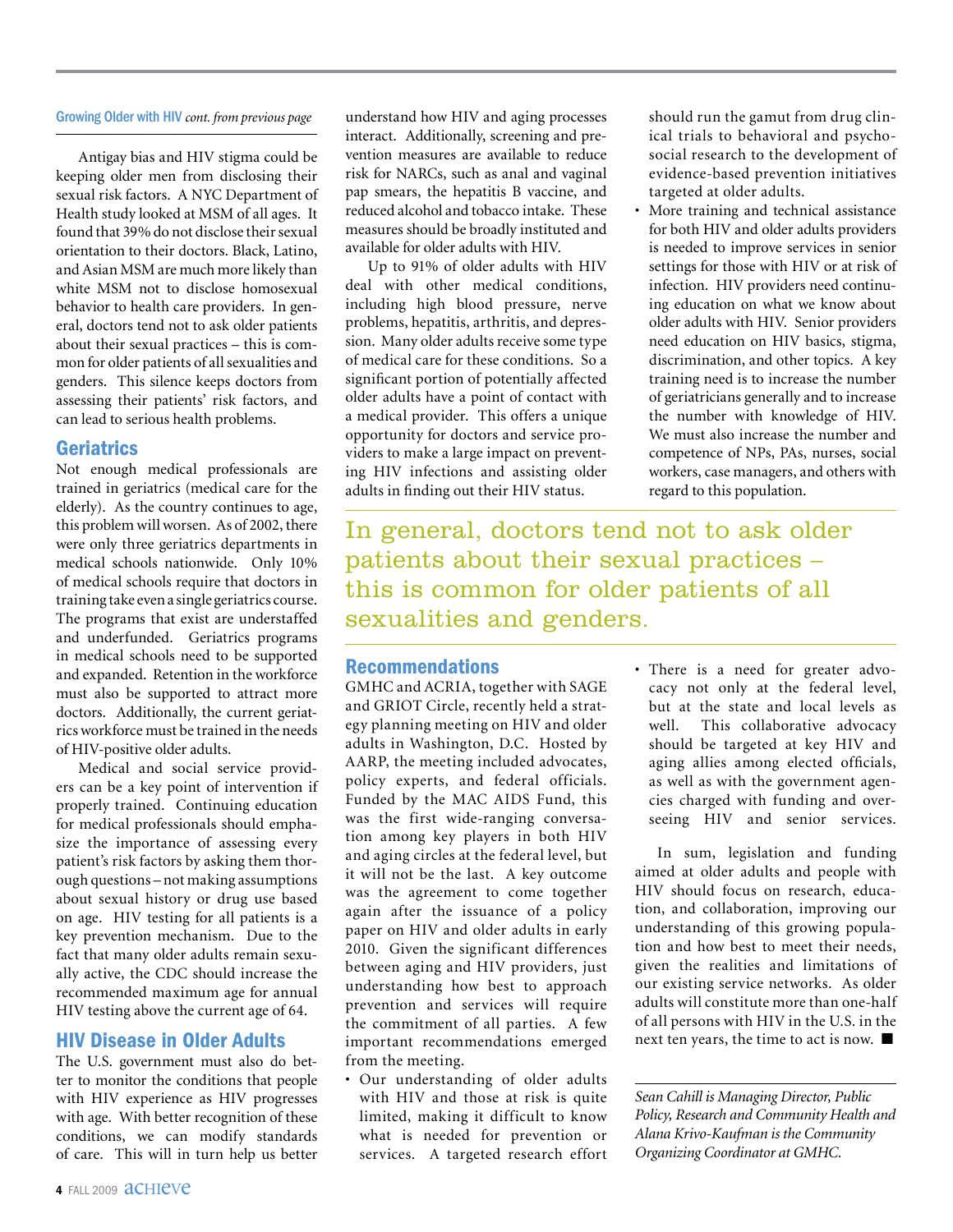*by Hanna Tessema, Lisa Frederick, Jack Denelsbeck, Cesar Angel and Karol Markosky*

Myths die hard. Up until a few HIV were living long enough to *become* years ago, the idea that older people were at risk for HIV, or that younger people with older people, was generally dismissed or ignored. Even among service providers and medical professionals, the thought of grandma having an active sex life or doing drugs was uncomfortable. AIDS organizations clung to the youth-focused approach developed in the early days of the epidemic, even as some of their clients approached Social Security age.

Only recently, notably with the 2006 release of ACRIA's landmark *Research on Older Adults with HIV* (ROAH) study, has the issue of HIV and aging begun to receive serious attention. In New York City, with the support of the MAC AIDS Fund and the New York City Council, and working with a consortium that includes the Council on Senior Centers and Services, Gay Men's Health Crisis, GRIOT Circle, Services and Advocacy for GLBT Elders, the Hispanic AIDS Forum, and Una Sola Voz, ACRIA has provided training to HIV service providers, aging service providers, and faith-based organizations across the city and helped to build bridges between the organizations. Sessions ranged from two-hour trainings on HIV basics to comprehensive four-day trainings, technical assistance, and capacity-building.

Our efforts went national in 2008, again with MAC support for intensive technical assistance and capacity building assistance packages for aging and HIV service providers in Miami and New Orleans. In 2009, MAC supported similar efforts in San Francisco and Washington, D.C., and also brought together a national policy meeting of ACRIA, SAGE, GMHC, and GRIOT Circle.

Since 2007, ACRIA and its partners have conducted more than 450 trainings for over 5,000 HIV and aging service providers throughout New York City. In addition, we are conducting an ongoing prevention program called Community PROMISE that works directly with seniors. So far, over 60 seniors have created narratives to bring the prevention



message to their peers. On the national level, we have provided training and technical assistance to over 80 HIV, aging, and faith-based organizations, sowing the seeds for a national network of providers interested in open and honest dialogue regarding sexual activity and drug use among adults over 50. Here's some of what we've learned.

#### Starting The Conversation

The first hurdle was that many aging service organizations were not ready to have any conversation about HIV. At the same time, many HIV service providers told us their caseloads were graying and that they had newly diagnosed clients who were over 50. Most reported having never seen any prevention messages for older adults.

It's easy to assume that HIV service providers know the basics of HIV, but we have found that that isn't necessarily the case. So we've learned to stack our building blocks carefully. We ask participants to rate their knowledge of HIV on a scale of 1-10. HIV service providers often respond with a resounding 9 or 10, and the senior service providers generally between 3 and 5. But during an exercise on HIV transmission, it often becomes clear that this topic is needed for both groups – it gives the aging services providers a starting point, and for those who know more, it's often a wake-up call that there are grey areas when it comes to their knowledge.

Initially, there was a lot of resistance: "I can't talk to my grandma about sex!" or "Old people don't have sex or do drugs." We had to convince some providers that sexual desire and activity es not disappear with age. And most importantly, there is a serious HIV knowledge gap among many seniors.

At one of the first trainings, at a health center in the Bronx, the level of HIV knowledge was low and the stigma around older adults having sex high. The staff laughed about it, but also seemed bothered by the fact that their residents were having sex. They reported that on "check day" young girls would come to the center. Their dismissive attitude toward the residents' sex lives interfered with the learning process.

At one large city agency that provides financial assistance to people with HIV, a trainer was told he was being disrespectful and offensive because the audience was a mix of men and women. The staff felt that mentioning vaginal secretions and semen

*continued on next page*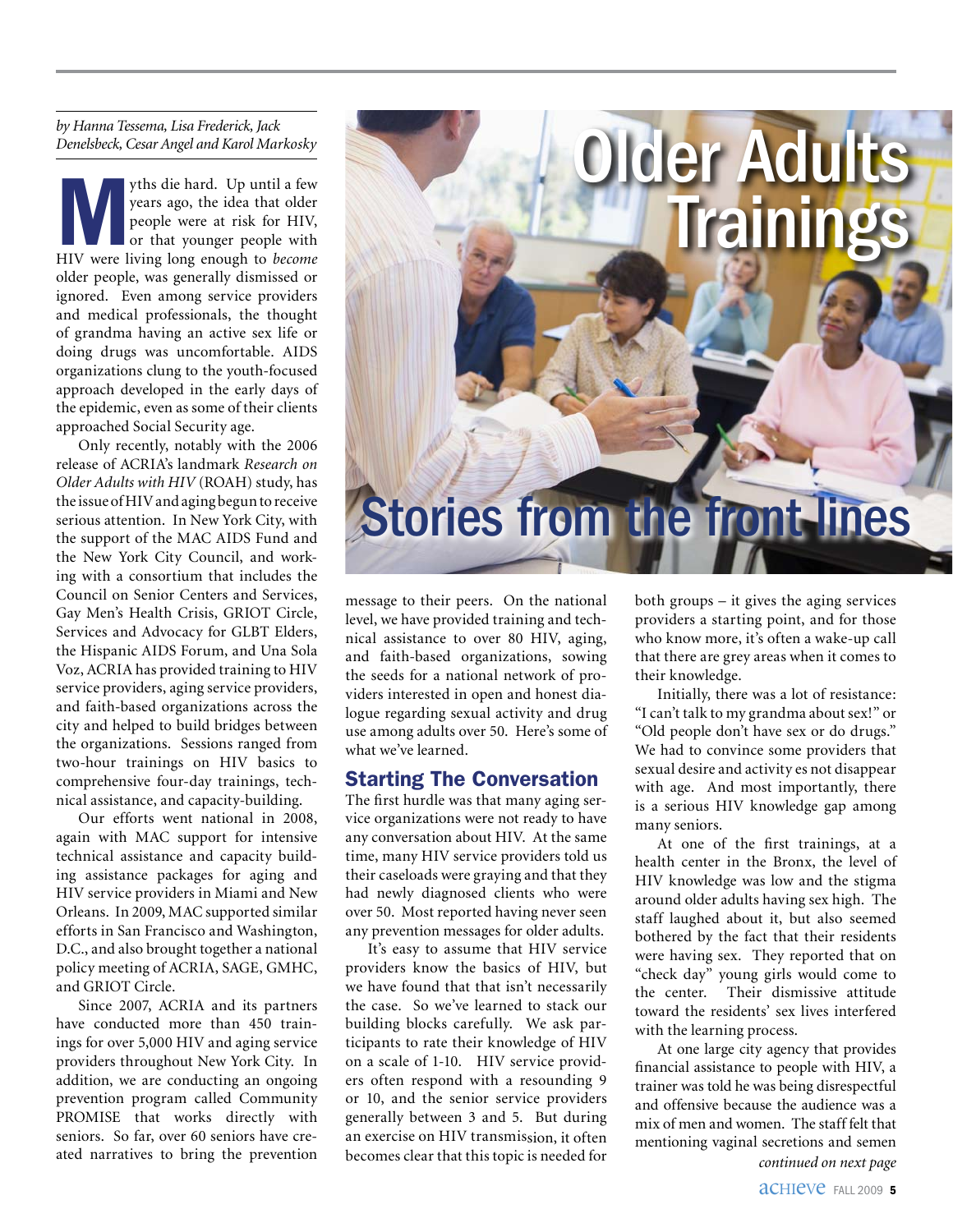#### Older Adults Trainings *cont. from previous page*

was not acceptable in mixed company, that talking about safe sex was not in their job descriptions, and that talking to a senior about sex would be inappropriate. At a senior center in Queens, one staff member was unable to use the words "vagina" and "penis." She used pet names instead, which made everyone uncomfortable.

Sometimes it was the clients who weren't interested in hearing about the topic. One workshop was scheduled in place of bingo, which did not sit well with some of the seniors. After the training began, one angry participant announced that they all wanted the trainer to leave because the topic was unimportant and irrelevant, and what they really wanted was to play bingo!

But we also heard stories from senior service providers about clients that they knew were at risk. For example, one director shared the story of an older man at her center. He frequently paid for a prostitute, while still having sex with his wife. And he didn't use condoms with either. Another director shared her experience on check days. "I often see a mattress outside the building when I know that they've gotten their checks." Service providers also mentioned noticing used condoms around staircases in senior residential facilities, and many senior center directors reported being certain that their seniors were sexually active.

#### "Aha!" Moments

Sometimes participants shared very personal experiences. These most often related to the stigmas of age and HIV. At the end of one training, a woman said, "I have a new boyfriend. I'm 68 and he's 72. He's very nice to me and I am thinking about being intimate with him. I never thought safer sex was important, but after today I know that it is. But I don't know how to start the condom conversation with him." She looked at the rest of the women and asked, "What would you do?" Another woman stood up and addressed all of us. "This has been so helpful to me," she said. "My niece recently told the family that she was HIV positive. I have to admit that I've been very nervous around her since then. Now I know that I can't get HIV from her just by hugging her, eating with her, or talking with her. I am so happy that I got this information."

One woman in her 60s said very somberly, "I think the best thing for us to do is to abstain." Another woman, about the same age, turned to her and said "No, *you* abstain!"

Other "Aha!" moments had to do with how you can and can't get HIV. The most notable moments came as we dispelled common myths about HIV, answering questions like "Can both men and women get it?" and "Can men get HIV from women?" The most common misconception was that you can get HIV from using a public restroom.

One of the funniest moments came at a peer training, when one woman in her late 70s commented on her sex life by saying, "I may be old, but I ain't cold!" We found this to be a compelling statement, showing that many seniors want to discuss these issues but have not been given the opportunity.

At a nursing home in Queens, one woman in her 60s said very somberly, "I think the best thing for us to do is to abstain." Another woman, about the same age, turned to her and said "No, *you* abstain!"

At a workshop at the LGBT center in Manhattan, groups were formed by age. The over-70 group was the most vocal and was clearly enjoying the topic of sex and seniors. When each group reported back on their discussions, the spokesperson for this particular group stood up and said, "There's no expiration date on sex…sex ends when you die!" The group cheered.

One activity, "Forced Choices," asked participants to agree or disagree anonymously with short statements like "70-somethings are sexy" or "older adults should encourage their HIV-positive children to have babies." Participants then exchanged papers and were asked to defend each other's responses, whether they agreed with them or not.

More than a few providers found it difficult to detach themselves from their opinions and beliefs – for example, that older adults don't have sex or abuse drugs – but some were able to acknowledge how these beliefs may negatively affect the services they provide. The "How to Talk to Seniors about Sex" section gave participants the opportunity to define healthy sexuality along a broad spectrum of age groups, often coming to the conclusion that age is not an indicator of a person's sexual desire or practices.

Overall, senior service providers in New York City have been fairly open to this issue, but some resistance does exist, most often due to cultural and religious reasons coupled with ageism. At some senior service providers, the subject of HIV and aging is initially greeted with shock, and sometimes avoidance and discomfort. But in others, directors have become very committed to the issue, scheduling sexuality education sessions and making condoms available at their centers. One director got tested for HIV in front of all the seniors, to make them more comfortable with the process and to encourage them to get tested.

When we've asked senior centers to host trainings, resistance hasn't been solely about discomfort – often it is a logistical issue relating to a lack of space at the center. Many senior centers are small and don't have a lot of extra space that can be used for the extended period of time that is required for some trainings. Another issue is that senior centers may share space with other organizations, which can cause logistical problems in setting up trainings.

#### Different Orgs, Different Approaches

Aging service organizations generally have fewer staff members than HIV services organizations. This became an issue when we tried to do full-day trainings at senior centers – most were not able to allow staff members to attend multiple-day trainings. As a result, we had to tailor the trainings and make them shorter. Sometimes senior centers would allow for multiple-day trainings as long as each did not last not longer than two hours.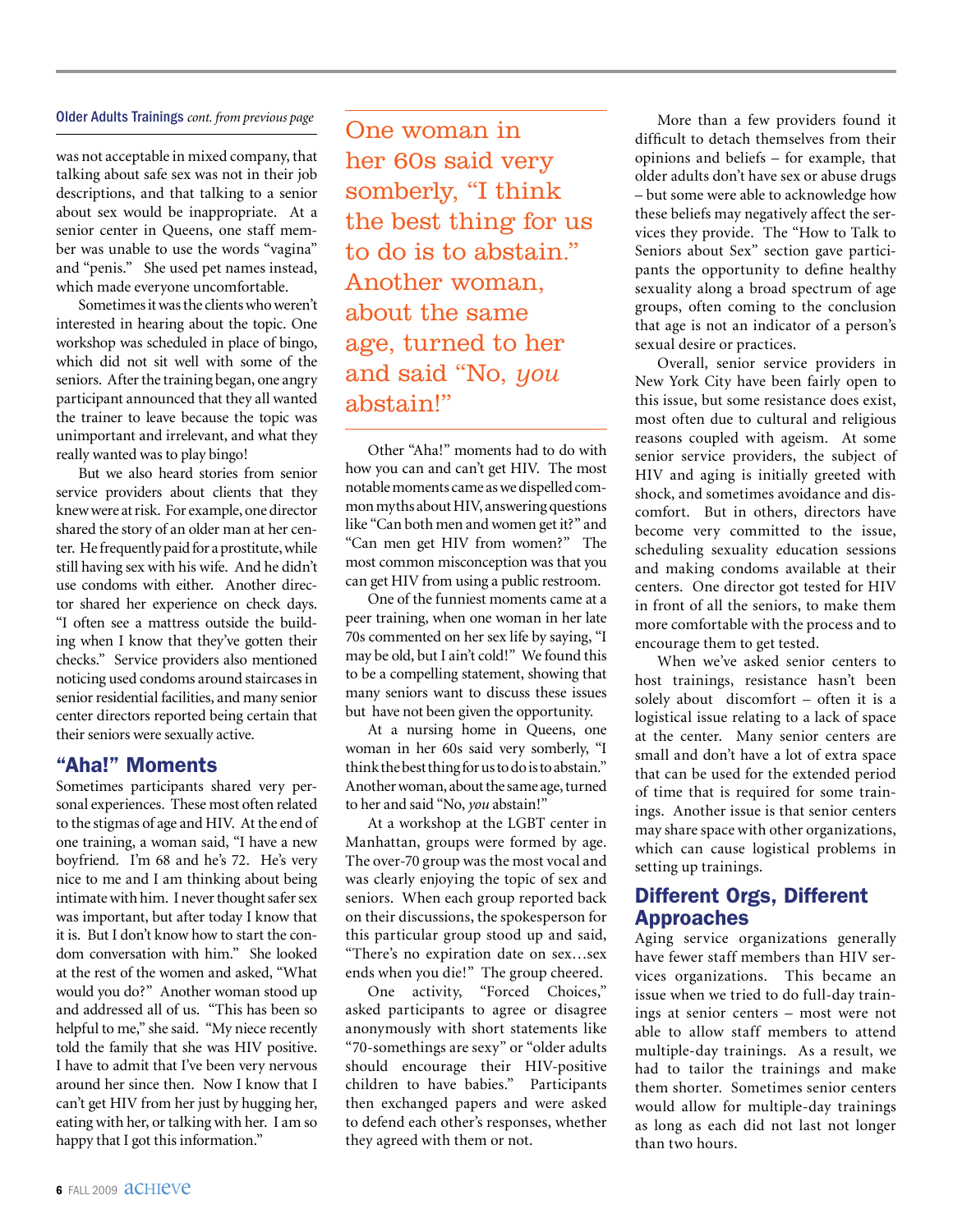We also had to take the time to learn each other's language. HIV providers, for example, often use jargon and acronyms without considering that workers in the other field may not be familiar with them. Those working with seniors may assume that HIV providers have a greater knowledge of the ailments of aging than they actually do. Another significant difference is that in aging services, older adults are often defined as those 60 and older. In HIV services, an older adult is defined as a person who is over 50.

Aging service organizations tended to be more culturally conservative with regard to discussions about sex and HIV, ers interested in increasing HIV health literacy and prevention among older adults.

Some service providers came into trainings saying things like "I don't buy bottled water on the street because I'm afraid that people inject HIV into the bottles before selling them" – revealing a great fear of HIV as well as a lack of knowledge about how HIV is transmitted. We have been able to have frank discussions about these concerns, which we hope will translate into better services to clients.

We found a real fear of HIV among some seniors, and some were unwilling to change their beliefs regarding HIV transmission. One woman claimed she had



although this was not always the case – some did welcome the conversation. When they talked about health, it meant diet and nutrition, exercise, and preventing diabetes and hypertension, etc. – not HIV. Overall, it was more often the providers who were not ready to discuss sex and HIV transmission rather than the seniors themselves.

#### Highs and Lows

In the past three years, we've been able to create a strong group of trainers throughout New York City and to begin dispelling common myths about HIV transmission among aging services providers. Most importantly, we've created a national network of providbeen a nurse for many years and used that experience to try to convince the group that they should be concerned about getting HIV from a toilet seat.

#### What Have We Learned?

- • Most older adult agencies do not provide adequate HIV services to the highrisk 50- to 65-year-old group, and many serve only clients who are over 60.
- Participants identified a need for more targeted prevention messages.
- Agencies that provide services to older adults are not convinced that those with HIV should use their services.
- • Aging services organizations are largely unaware of the aging HIV population.
- • Significant cultural differences between HIV and aging services organizations create barriers to needed collaboration.
- HIV stigma is significant among staff and clients at senior centers.

#### What Works?

- • Targeting older adults service providers
- Partnerships between HIV service organizations and agencies serving older adults
- • Encouraging networking between HIV service providers and older adult agencies, locally and nationally
- Increasing knowledge, changing attitudes and beliefs, and monitoring this with evaluation tools
- • Addressing HIV stigma and ageism as two separate but related issues
- Mainstreaming HIV services into older<br>adult services adult services

#### **Recommendations**

- Provide the material in "bite-size" morsenior service providers have to cover sels that make it easy to digest. Busy many aging issues, not just HIV.
- many aging issues, not just HIV.<br>• Give service providers activities and materials they can use with their clients directly.
- Start with the basics it's astounding how many myths are still out there, even among people who have worked in HIV.
- Don't be crude when working with people who are not in the HIV field, be sure to use language that they're comfortable with. They may not use "street" terms and may not respond to graphic descriptions of sexual acts.
- HIV service organizations must collaborate with aging service organizations and be willing to engage in open dialogue about the issues and ways to integrate services.
- Continue integration through creative methods, particularly in conservative senior centers that may not be open to candid dialogue about drug use, sexuality, and HIV. This is one of the most important factors in successfully running these types of programs.  $\blacksquare$

*The authors are trainers and consultants for ACRIA. Karol Markosky is HIV/AIDS Education Coordinator for CSCS.*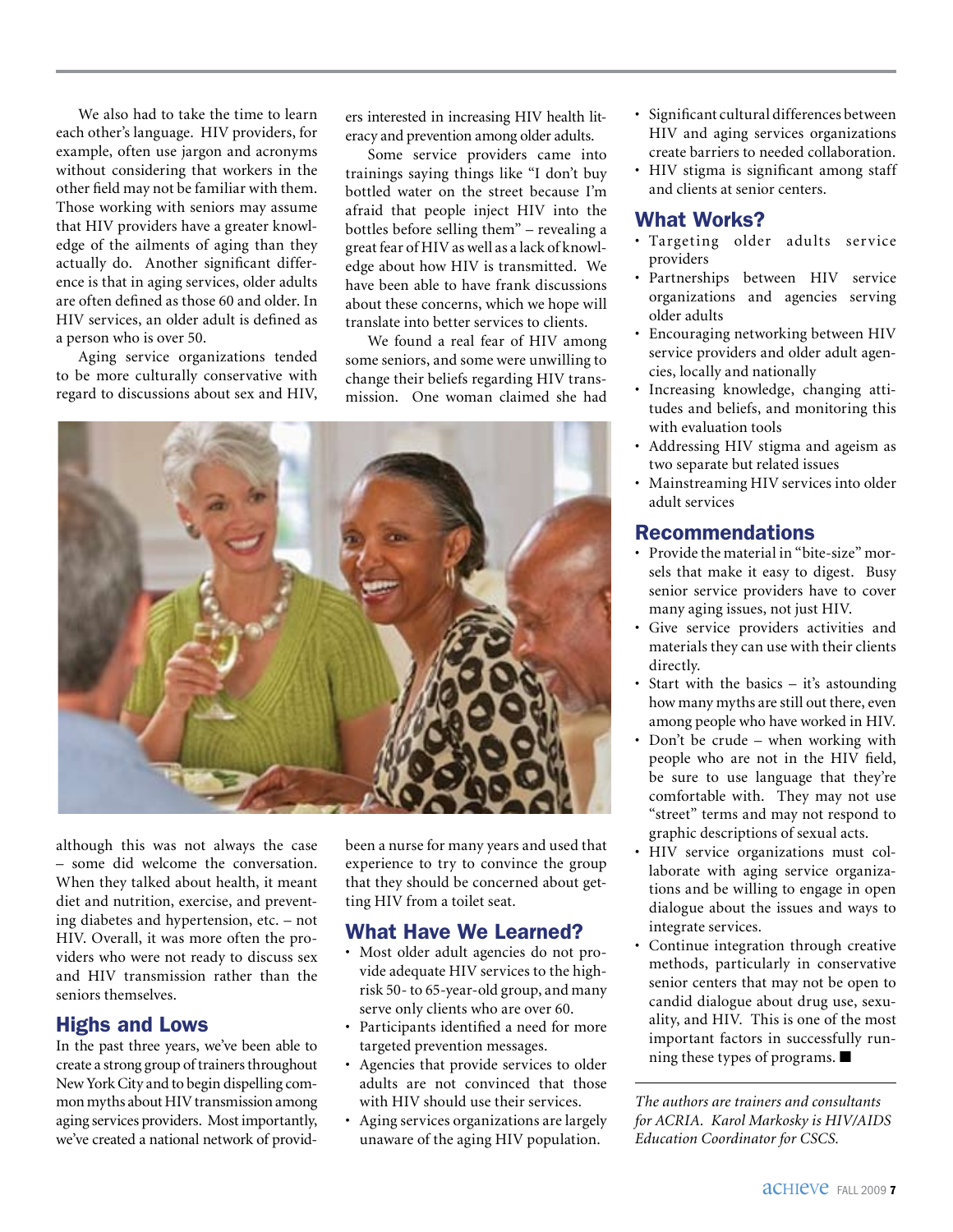## Prevention Strategies for Older Adults

The popular belief that older persons rarely have sex or multiple partners has encouraged the belief that they are not vulnerable to HIV infection. Yet research shows that sexual behavior plays a significant role for most people throughout life and that many people in their 80s and 90s remain sexually active.

#### *by Judith A. Levy and Theodore Hufstader*

**Example of any age who have unprotected sex are at risk for HIV.**<br>When compared with their younger counterparts, however, fewer older adults get tested for HIV or eople of any age who have unprotected sex are at risk for HIV. When compared with their younger counterparts, however, use condoms. They also are less likely to perceive themselves to be at risk for HIV or to take action to protect themselves. Many take no preventive action.

Like their younger counterparts, many older people use dating services and other methods to find partners. The internet has become an inexpensive and ready means to "hook up" or to search for lifelong companionship. Jane Fowler, founder of HIV Wisdom for Older Adults, reminds us through her own experience that newly single older adults often have little experience navigating the contemporary dating scene, including negotiating safer sex or starting conversations about condoms. Meanwhile, drugs like Viagra have enhanced the sex lives of many older and even younger couples. But unless safer sex is practiced, it could fuel increases in HIV transmission.

Recreational drugs pose a second risk factor for older adults. For many years, people who use drugs were thought to either die or "mature out of the life" by the time they reached their 50s. This assumption proved false when early HIV street outreach programs designed to prevent HIV among injecting drug users (IDUs)

discovered unexpected numbers of older adults in the U.S. still shooting drugs. Most of these elderly IDUs began using heroin in their teens and early adulthood, followed by continuing careers of drug injection throughout their lives.

In contrast, late onset drug use is a relatively new drug behavior that has only recently been recognized as a source of HIV infection. In one of the few valid scientific studies of this trend, researchers at Emory University found that men and women who began using crack later in life differed by gender as to why they started drug use, number of sexual partners, and level of sexual activity. But both men and women had unprotected sex with high-risk partners.

#### Older Persons Are Not All The Same

Older men who have sex with men (MSM) face a unique set of challenges when it comes to HIV prevention. Having experienced stigma or discrimination at an earlier age, they now confront ageism as well as homophobia. Also, many gay men over 50 lost lovers and friends to the devastating effects of the AIDS epidemic in the 1980s and 90s. While some evidence suggests that this experience can enhance motivation to practice safer sex, current debates among gay men suggest that this norm may be changing due to such factors as "condom fatigue" and treatment optimism.

As they grow older, women who are sexually active also confront age-related factors that place them at special HIV risk.

At menopause, decreased lubrication during sex and general thinning of the vaginal wall due to lower circulating estrogen can lead to abrasions and tearing during intercourse that facilitate entry of the virus. The woman and her partner also may be less likely to use a condom for contraceptive purposes once she is past childbearing age.

Among drug users, the social isolation that often characterizes their lives as older adults has important implications for both HIV risk and the use of AIDSrelated services. Research by Levy and Anderson has shown that as they age, street drug users tend to shift from active participation in the general drug scene to covert drug use along its margins. Here they form a hidden population often relegated to performing the socially lowest work within the drug-trafficking world in order to obtain drugs. Often injecting drugs alone or with "running bud-

the rate of new HIV infections from 2001 to 2005 in older adults was twelve times higher among blacks and five times as high among Latinos compared with whites.

dies" of the same age, fear of possible street violence from younger users or unintentionally coming to the attention of the police hampers their likelihood of seeking testing or accessing HIV services. Unfortunately, there appears to be little to nothing known about the HIV risk of more affluent older drug users or that of occasional recreational users.

Considerable racial disparity exists among older adults in terms of contracting HIV. Linley and colleagues found that the rate of new HIV infections from 2001 to 2005 in older adults was twelve times higher among blacks and five times as high among Latinos compared with whites. Older gay men of color are at triple jeopardy for HIV due to risks related to the stigmas of age, same-sex behavior, and race. Research conducted by David Jimenez in Chicago found that 37% of older gay men in his sample had not disclosed their same-sex behavior to friends,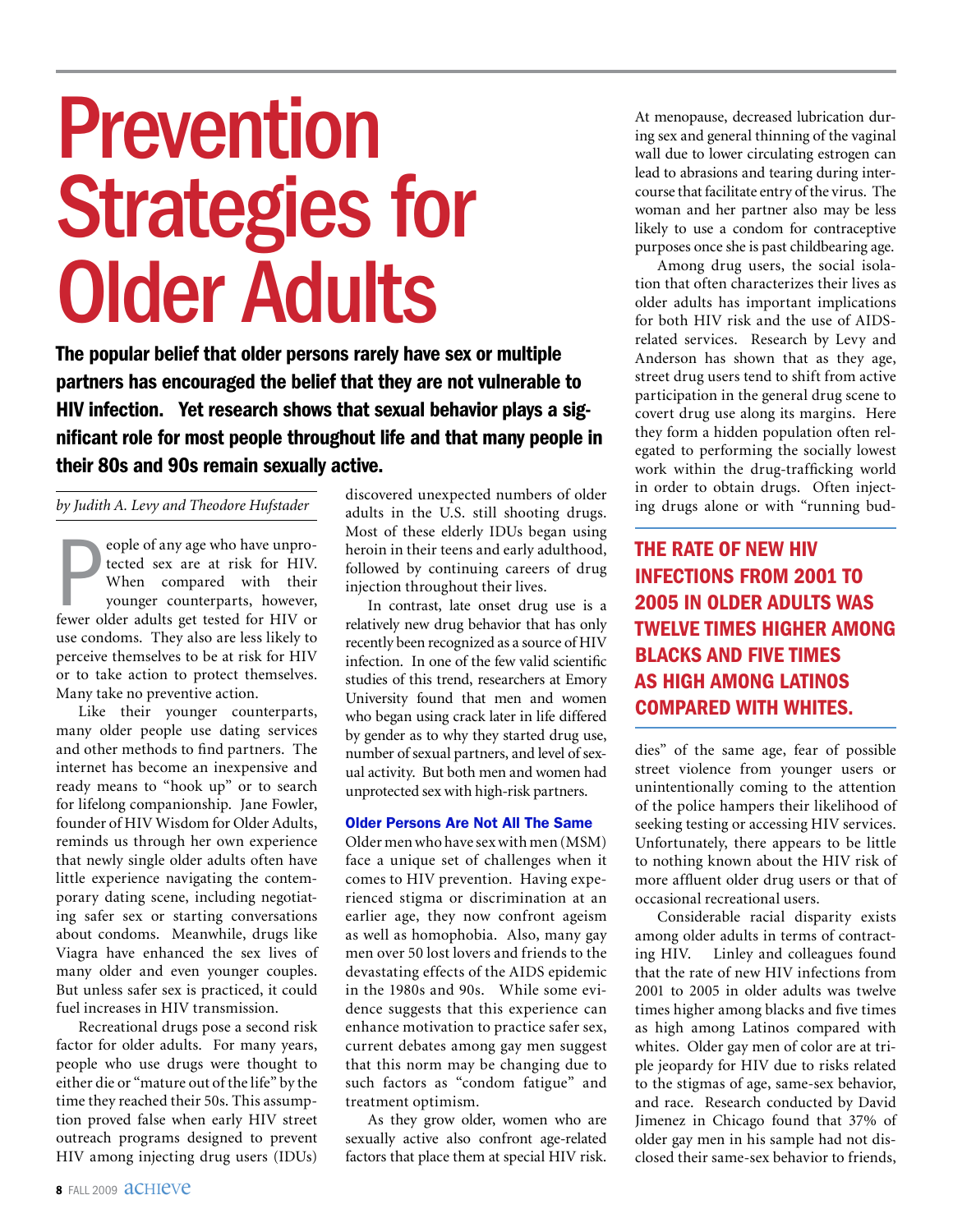

and 53% reported being "out" to less than half to none of their family members. CDC research shows that MSM of color are more likely to live outside of gay neighborhoods, beyond the reach of public health interventions directed at these areas. Minority older adults are also less likely in adulthood to have access to health care, if still working, or to qualify for Medicare, if retired.

#### HIV Screening and Diagnosis

People in their mid-70s and older grew up in a time when open discussion about sexual topics was considered inappropriate, and sexual norms differed considerably from those of today. This heritage of silence about sex can make it difficult for them to communicate with health care providers and others about HIV testing, prevention, or treatment. In contrast, those who came of age during the 1960s experienced a more permissive era. These youngest of older adults also have higher rates of drug use than previous generations. Nonetheless, research indicates that this age group seems just as reluctant to initiate discussions with health care providers or others about HIV.

Few physicians are taught to start conversations about sex with their patients or to recognize, diagnose, or treat HIV among older adults. As a result, they are less likely to test their patients over 50 for HIV. HIV disease can also mimic the normal conditions of aging, making it easy to miss the symptoms and signs that might be more readily recognized among younger adults.

Living with HIV as an Older Adult Being older can have both positive and negatives effects on living with HIV. As is true of taking medication in general, older adults tend to demonstrate greater adherence to HIV treatment than their younger people. In a National Institute of Aging study, Karolynn Siegel found that older adults with HIV felt that having had more life experiences made it easier for them to cope with the challenges and the psychological stresses of living with the virus. Yet, these same older adults also felt that age made them less physically resilient, more socially isolated, less likely to evoke sympathy, and too accepting of lesser social service and medical care.

Older people tend to have less social support in coping with HIV. In general, people's social networks tend to shrink as they grow older, and many people over 50 live alone due to the death of a partner or spouse. Among older gay men, loss of network ties may partly reflect the death tolls of the epidemic. Studies also have shown that stress and depression due to HIV and other conditions can make if difficult to create and maintain supportive relationships. So adults may be less likely to have someone to call on for help when needed.

#### Interventions for Older Adults

Over 28 years have passed since the first AIDS case was reported in the U.S. While many successful programs and strategies have been developed for other high-risk populations, the needs of older adults have received little attention. Today's young people may receive HIV education in school, but HIV was unknown during the years that today's older adults were in the classroom. Low testing rates among people over 50 prevent the effectiveness of using these services as a point of contact for HIV counseling and referral. The stigma of high-risk behavior and a general reluctance to talk about risk factors hinder attempts to reach older adults about HIV prevention, treatment and care. So does the belief on the part of both older adults and others that people over 50 are not at risk.

Some organizations are beginning to focus attention on providing HIV services to older clients. The Latino Community Services in Hartford, Connecticut, recently launched Project REACH (*Real Elders Achieving Community Health*). Funded by a five-year grant from the Substance Abuse and Mental Health Services Administration, the program is designed to serve heterosexual older Latino men, ages 50 to 69, living in senior housing complexes. The project's main goals include working with substance abuse professionals, service providers, and key stakeholders to connect older adult Latino males to high quality substance abuse and HIV prevention services. In Detroit, Project S.H.A.P.E. at Adult Well-Being Services has been mobilized to address the needs of the older population in Southeast Michigan. In Chicago, *Aging as We Are* at Howard Brown Health Center aims to create a more comprehensive model of care for older gay, lesbian, bisexual, and transgender older adults.

#### **Conclusion**

Increased HIV prevention services to end transmission among adults of all ages are greatly needed as are special programs designed specifically for older adults. HIV education and training for service providers to improve prevention, diagnosis, and treatment for older adults also is vital. The number of older people with HIV is expected to increase dramatically – by 2015, half of all people with HIV in the USA will be over 50. HIV-related medical and social services for this age group must be expanded if we are to ensure that these older Americans have the treatment and care they need to enjoy long and productive lives.  $\blacksquare$ 

*Judith Levy is Associate Professor of Health Policy and Administration at the University of Illinois at Chicago. Theodore Hufstader coordinates the Social and Behavioral Sciences Core of the Chicago Developmental Center for AIDS Research.*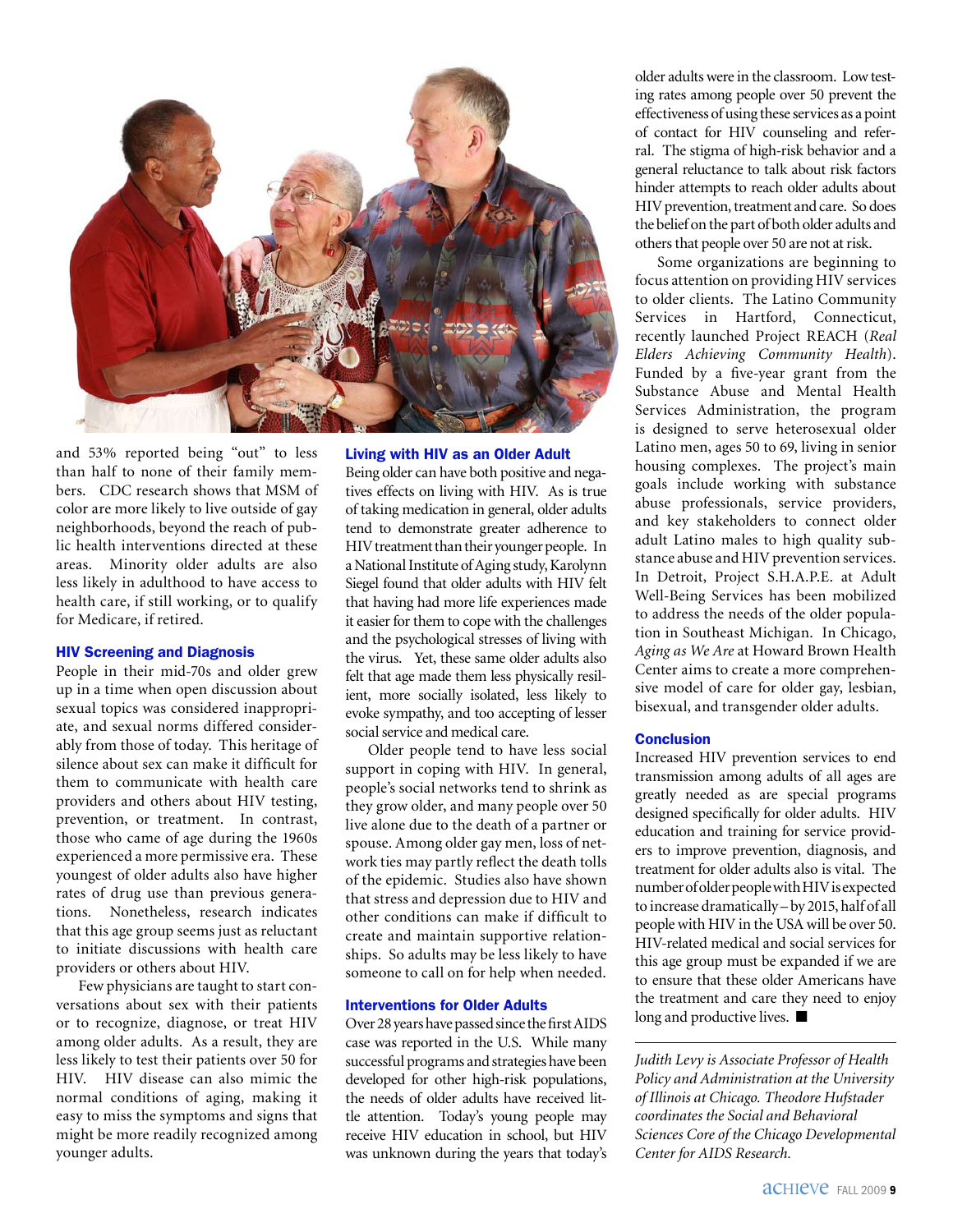### **HIV Prevention:** Looking at the Research

#### *by Timothy G. Heckman, PhD*

f the more than one million<br>people in the U.S. who have been<br>diagnosed with AIDS, over 12%<br>were over 50 at the time of their<br>AIDS diagnosis (19% of those diagnosed f the more than one million people in the U.S. who have been diagnosed with AIDS, over 12% were over 50 at the time of their with AIDS in 2005 were over 50). Older African-Americans and Latinos are particularly vulnerable: Rates of HIV in persons over 50 years of age are 12 times higher among African-Americans and five times higher among Latinos than among whites.

Two factors account for much of the increase in AIDS cases in older adults. First, more effective HIV treatment has prolonged life, and second, there has been an increase in the number of new infections in people over 50, due primarily to unprotected sex. In 2001, 13% of newly infected people were over 50. By 2005, this had risen to 16%.

#### New Infections in Older Adults

The U.S. is not the only country seeing this increase. Similar trends have been documented in France, England, Italy, China, and elsewhere. Reasons for this include:

- High rates of divorce and separation that lead to new relationships
- Internet dating
- International travel
- • Medications for erectile dysfunction (ED), like Viagra. As these meds enable more older men to remain sexually active, older women are not being offered risk reduction interventions.
- After menopause, women's vaginal tissues thin and natural lubrication decreases. This can increase the risk of microtears and of sexual transmission of certain diseases.
- • Older people are less likely to use condoms because:
	- They don't consider themselves to be at risk for STDs.
	- They are no longer concerned about becoming pregnant.
	- Few older adults were educated that condoms should be part of their sex lives.
	- Physicians rarely talk to older patients about sex or other risk behaviors.

#### Research on Unsafe Sex

Four studies have examined sexual risk behavior in HIV-positive older adults.

ACRIA's 2006 *Research on Older Adults with HIV* (ROAH) study of 914 older adults with HIV in New York City found that half had been sexually active within the last three months. The type of sexual activity reflected their gender and sexual orientation, with oral sex being least common in heterosexual women (63%), vaginal sex being most common in heterosexual men (89%), and anal sex being most common in gay men (71%).

Of those who were sexually active, 39% had sex exclusively with HIV-positive partners. Fewer (29%) had sex only with partners who had a negative or unknown HIV status, and 32% had sex with HIVpositive and -negative partners or those of unknown HIV status. Most of those who had sexual partners reported having only one (77%), and 23% had more than one. Unprotected anal or vaginal sex occurred in 33% of those who were sexually active in the last three months, and in half of those instances, it occurred with a partner who was not known to have HIV.

A 2007 study of 356 men with HIV who were over 49 found that 42% of those who were sexually active had engaged in one or more sexual acts without a condom in the last six months. Those who had sex without a condom, multiple partners, or sex in exchange for money or drugs also reported more frequent alcohol use and the use of ED meds.

A 2008 study looked at sexual risk behaviors in 210 sexually active HIVpositive adults in Miami who were over 45. Of the men, 46% had had more than one sexual partner in the preceding six months and 60% had had at least one sexual encounter with someone who was HIV negative or whose HIV status was unknown. A lower percentage of women (14%) had more than one partner in the six months, and 61% of women who were sexually active had sex with a partner of negative or unknown HIV status. Twenty percent of all participants reported inconsistent condom use, and 17% of participants who reported sexual contact with a partner of negative or unknown HIV status used condoms inconsistently. Older adults who reported inconsistent condom use reported a more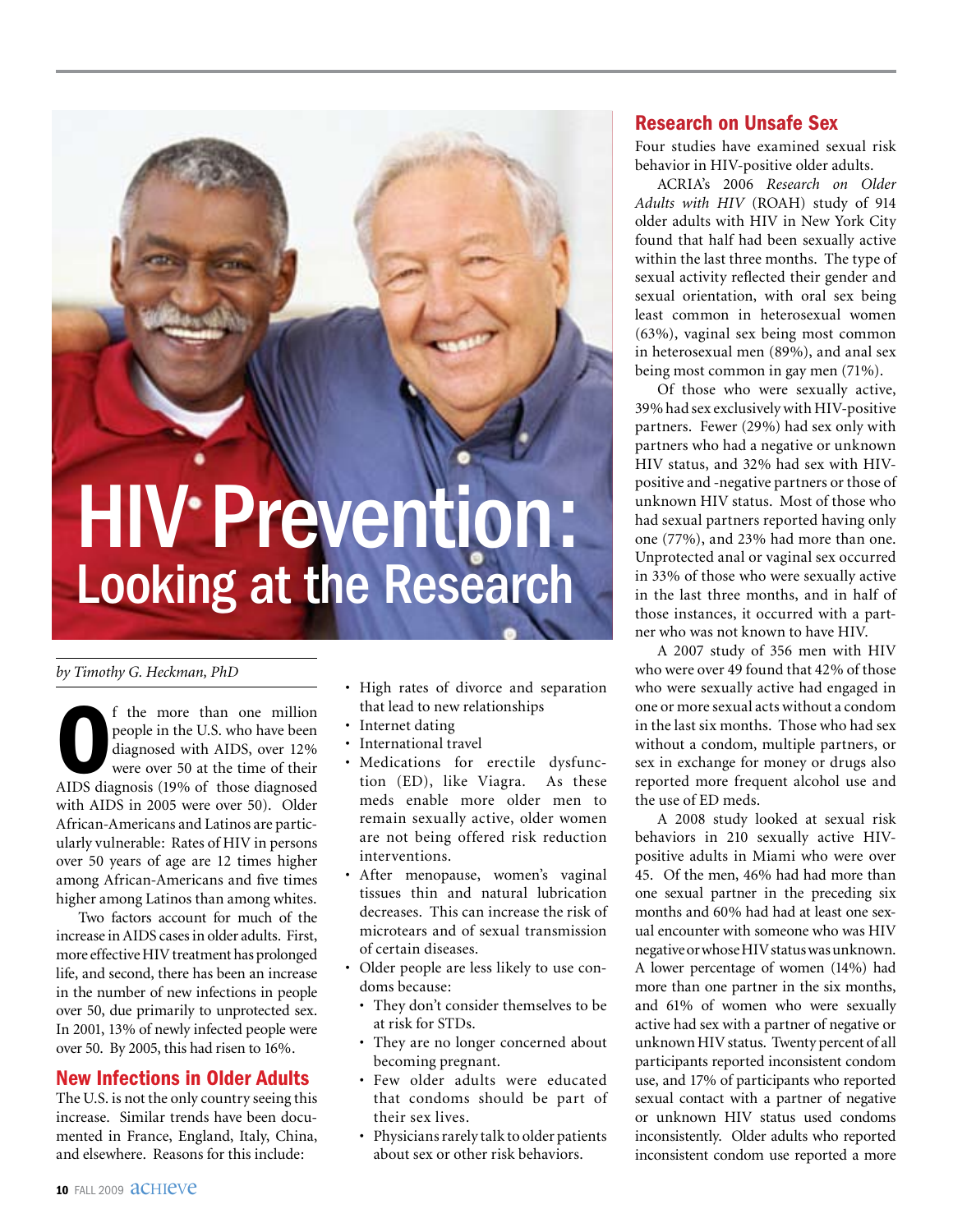negative mood, multiple sex partners, and more years of education. The researchers concluded that therapeutic interventions targeting mood state may improve condom use in older adults with HIV.

Another 2008 study looked at sexual activity and condom use in 290 HIVpositive adults over 50 living in New York City, Columbus, and Cincinnati. Of the 38% who had been sexually active in the past three months, 26% used condoms regularly, 7% used condoms irregularly but had sex with only HIV-positive partners, and 6% used condoms irregularly with at least one partner of HIV-negative or unknown status.

Rates of sexual activity, however, differed by sexual orientation and gender. While only 36% of gay/bisexual men and 21% of heterosexual women had had sex in the past three months, 72% of heterosexual men had been sexually active during this same time period. Among gay and bisexual men, inconsistent condom use was associated with being less knowledgeable about HIV transmission, having better cognitive functioning, and having lower annual incomes. Among older heterosexual men, inconsistent condom use was associated with increased loneliness. Among older heterosexual women, it was associated with being less knowledgeable about HIV transmission.

The research team highlighted the importance of not treating HIV-positive older adults as one large homogenous group when developing sexual risk reduction interventions.

#### Sexual Risk Reduction

While risky sexual behaviors in older adults with HIV have been studied, remarkably little research has attempted to develop interventions to help them refrain from high-risk behaviors. One study at the University of Pennsylvania examined an intervention to increase condom use in 60 older HIV-positive African-American men who have sex with men. Surveys were completed before the intervention, immediately after, and three months later.

The research team first conducted focus groups to develop an age-appropriate intervention, tested the survey, and then actually tested the intervention. The 60 participants were assigned to either

an HIV risk-reduction intervention or a health intervention. Each intervention consisted of four two-hour sessions delivered over four weeks in a classroomlike setting. After the intervention, men in the risk-reduction group were twice as likely to use condoms consistently as those in the health intervention.

#### Mental Health Interventions

The mental health needs of older adults with HIV are diverse and complex. Roughly 25% of people with HIV over 50 have "moderate" or "severe" depressive symptoms. One study of 113 people with HIV over age 45 found that 27 said they had suicidal thoughts in the previous week but would not carry them out. Two said they would like to kill themselves, but none said they would commit suicide if they had the chance. Unfortunately, very little research has aimed at developing age-appropriate interventions.

No interventions developed for older adults are available, and simply using another intervention not designed for older individuals is unlikely to be helpful.

At the Ohio University College of Osteopathic Medicine, we tested whether a 12-session group intervention delivered via teleconference could improve quality of life in 90 older adults with HIV. In this study, half participated in the intervention immediately and half after the first group finished. Compared with those who had not yet received the intervention, those in the first group reported fewer psychological symptoms, lower levels of stress, and improved skills to cope with stress.

#### Effective Interventions

As of 2009, no sexual risk reduction or mental health intervention that has been shown to be effective with HIV-positive older adults is available to AIDS service organizations or other agencies that work with

older adults. The Diffusion of Effective Behavioral Interventions (DEBI) program is a federal strategy that makes 26 different interventions available to state and community HIV/STD program staff (effectiveinterventions.org). The majority are designed for the African-American community, injection drug users, or adolescents. This is understandable given the extent to which these communities have been affected by HIV. But no interventions developed for older adults are available and simply using another intervention not designed for older individuals is unlikely to be helpful without first being specifically tailored and adapted.

One DEBI program (*Sister to Sister*) is a brief, 20-minute, individual risk-reduction intervention for African-American women 18 to 45 years of age. It is unclear why the original research did not include women over 45. Several programs have age limits associated with them. For example, TLC (*Together Learning Choices)* is for persons 13 to 29 years old, while SIHLE (*Sisters Informing, Healing, Living, and Empowering*) is a peer-led social skills training intervention for African-American teenage females. Clearly, interventions of this genre are unlikely to apply to older persons affected by HIV.

#### **Conclusions**

Older adults account for an increasing number of HIV infections and AIDS cases in the U.S. Indeed, approximately one in six people with HIV in the U.S. is over age 50. Sexual risk-reduction interventions are urgently needed that can prevent HIV-negative older adults from contracting HIV and enable older adults with HIV to remain safe.

Interventions are also needed to improve the quality of life of older adults with HIV. These interventions must carefully consider the unique physical, social, and emotional characteristics of older individuals. More research is needed on how to reduce risky sexual behaviors and improve psychological functioning in older adults with HIV. Finally, proven interventions are needed so that AIDS service and older adult organizations can offer these programs to their clients.  $\blacksquare$ 

*Timothy Heckman is a Professor of Geriatric Medicine/Gerontology and the Director of the Center for Telemedicine Research and Interventions (CENTRI).*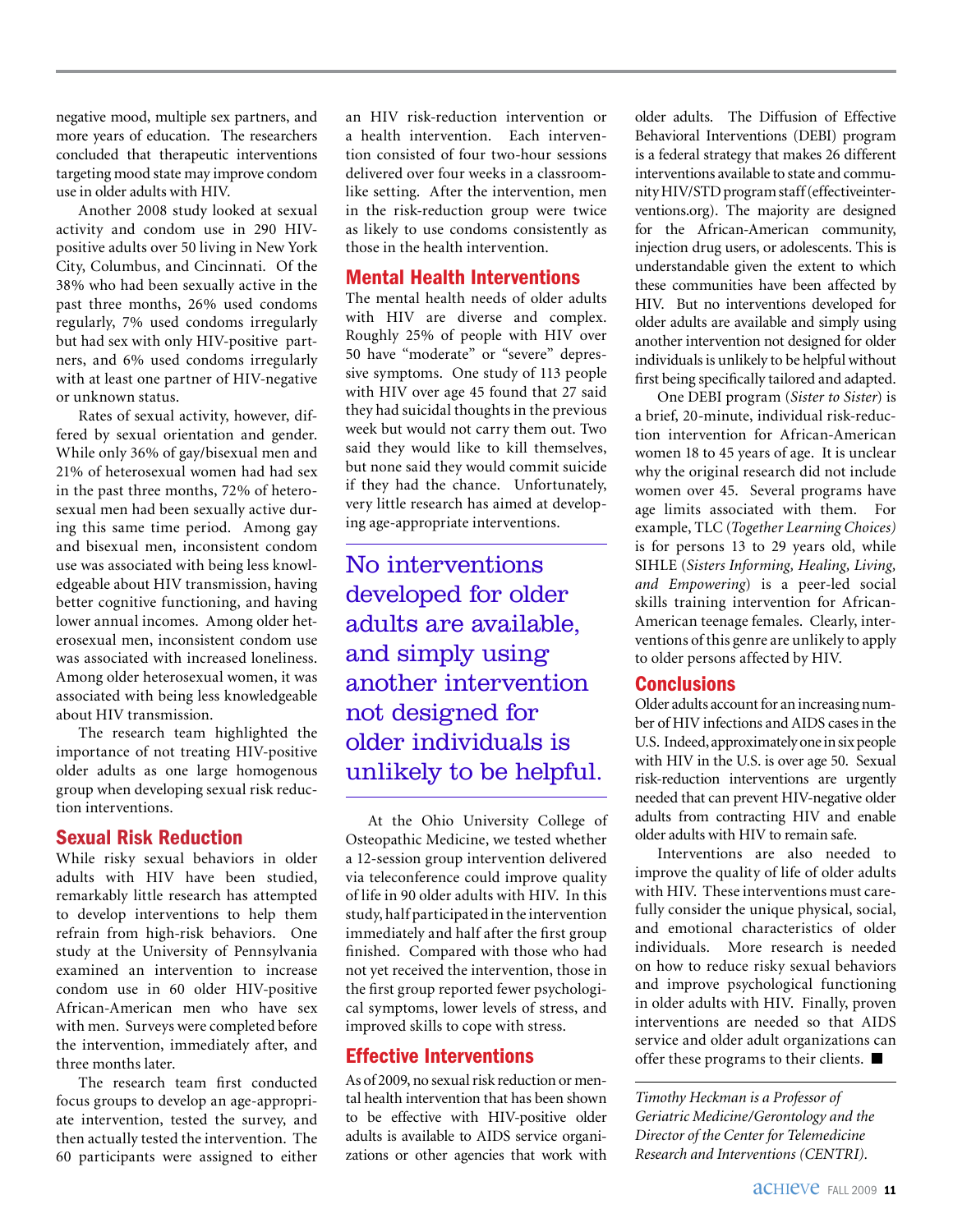#### PERSONAL PERSPECTIVE

### Double Stign

#### *by Matt Sharp*

have fond memories of my July birthdays as a kided Those hot Texas summer days were spent leisure in my grandparents' backyard making homemadice cream beside the plum tree weighted down v fruit. Now that I have become offi have fond memories of my July birthdays as a kid. Those hot Texas summer days were spent leisurely in my grandparents' backyard making homemade ice cream beside the plum tree weighted down with fruit. Now that I have become officially a "senior," and longing. My time has passed so quickly it is hard to believe that I have had AIDS half of my life.

On turning 50 I was perplexed about exactly how I was supposed to feel. I struggled with the feelings that I am very lucky and privileged to have survived AIDS twenty years, but in reality I still just felt…old.

This time of my life has been thought-provoking yet confusing. Aging has sort of snuck up on me. It has been hard to accept growing older while living with HIV in our judgmental and antagonistic society. As an older person with HIV, I face the unknowns of a longer life with a virus that, despite successful treatment, continues to smolder within an aging body and immune system. There is really no precedent for the situation that many people, like myself, find themselves in. Yet, as the clock ticks on, I remain committed to my own fight against AIDS.

We are fortunate to be alive, especially when so many of us were unprepared to reach 40, let alone 50 or 60. Those of us who have gotten here wonder where all the time went.

My background in activism started in early adulthood when I wanted to speak out against social injustice. In the early eighties, when I had barely come out, I joined the gay liberation movement. One of my first protests was against the anti-sodomy laws. I remember massive protests in Greenwich Village following the U.S. Supreme Court's 1986 upholding of these laws in *Bowers v. Hardwick*. We marched through those muggy city streets blocking traffic on each avenue as we marched east across the city.

Gay coming-of-age coincided with my youth. Gay men partied and played before there was the PNP of today (PNP means party and play — code in personal ads for using crystal methamphetamines). Bathhouses were a new revelation. We celebrated our post-Stonewall freedom with guiltless abandonment. Clinic visits for venereal diseases — as we called them then — were common. We took the shots or pills and were back in the mix as soon as the drip was gone.

Then the mirrored disco ball came crashing down. Before we knew it, the horror of AIDS hit us, many in the prime of our lives. There is no way to describe the horror of those times adequately, and all I can offer is my own perspective.

Having lived in New York City and Los Angeles in the late seventies, I was immediately aware of my own risk of contracting what was then called "the gay cancer." I moved to Dallas in 1981, and I remember Larry Kramer's first commentary on the growing numbers of this new rare illness striking gay men in major U.S. cities. A few of us mobilized by drawing chalk outlines on the city hall plaza to symbolize those who had died or would die, and staked white crosses in vacant lots in Oak Lawn, Dallas's gay neighborhood.

We were literally shaken to the core with sickness and death after the abandoned celebrations of sexual liberation and selfindulgence in the '70s. This was a complete shock to our collective being; one that I realize is hard for younger generations to comprehend. Our strategy quickly became learning how not to get infected, and how to find out anonymously if we were.

My own diagnosis was a surprise despite all the fear in the community. I drove home all the way home from the only anonymous test site in Oklahoma City in tears because of my deep denial. I assumed I would be negative but know now that gay men should anticipate a positive diagnosis and not assume otherwise.

We taught ourselves about clinical trials and drug development in order to fight for treatment, as we would wait nearly a decade and a half before the emergence of the effective HIV drugs we have today. People were trying anything they could get their hands on, even smuggling unproven, yet hopeful, drugs from Japan, Europe, and Mexico.

Tragically, so many are gone now. Yet some have survived and are thriving as we face the unexpected phenomenon of aging with HIV. We are fortunate to be alive, especially when so many of us were unprepared to reach 40, let alone 50 or 60. Those of us who have gotten here wonder where all the time went. Most likely it passed us by while we were fighting to save our friends' lives and worrying about our own survival.

Some in our community have simply lost perspective as the time has flown by, past the ACT UP protests, combination HIV therapy, and the "hit early, hit hard" era. We dealt with the scary body shape changes thought to be caused exclusively by protease inhibitors and partied through the crystal meth maze – losing even more friends and sometimes our livelihood. Then all of a sudden we realized that we had actually survived!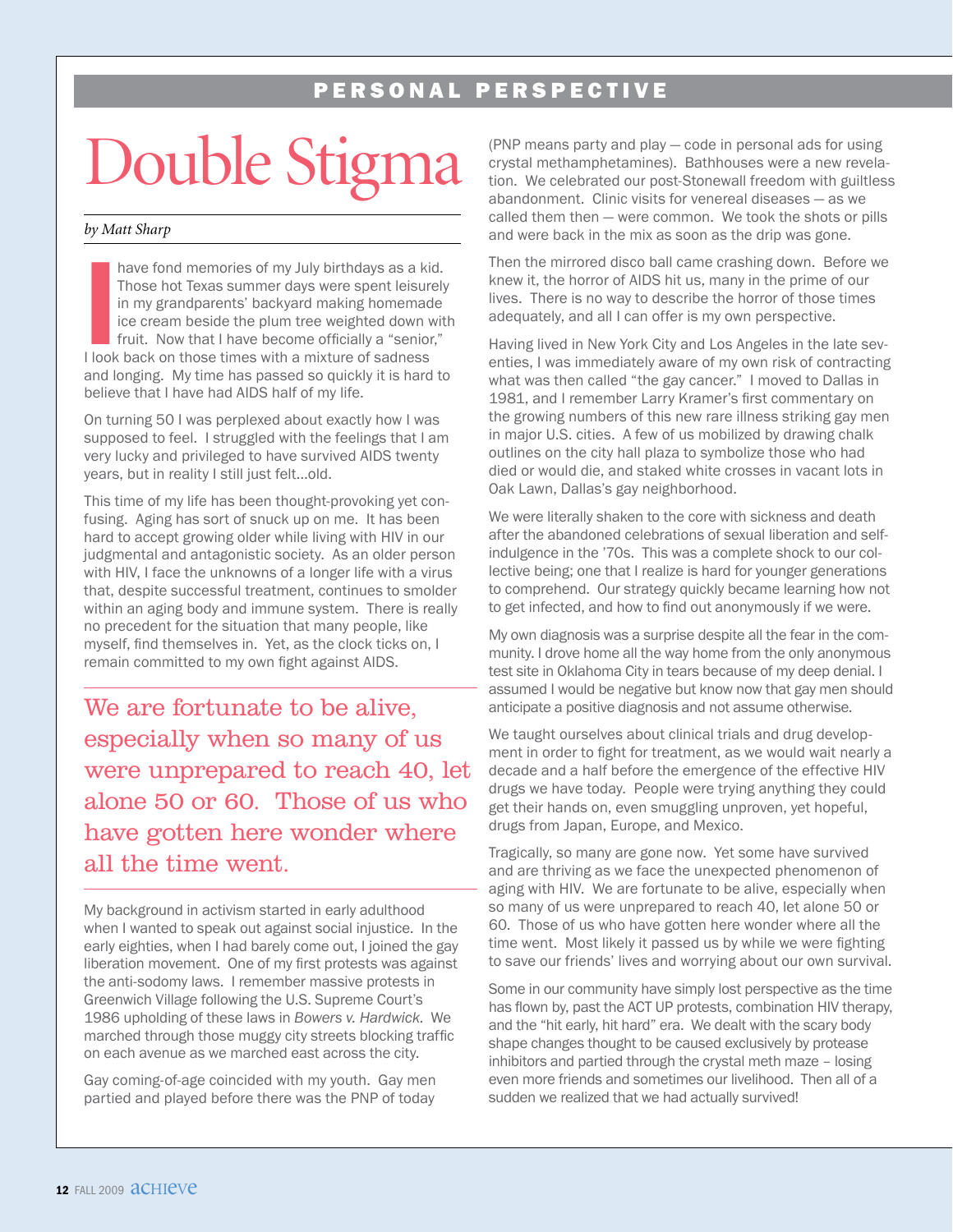Many of us have regained our health, living on a strict schedule of popping HIV meds and seemingly constant blood draws. Others are less fortunate, often due to socioeconomic factors that limit or deny access to HIV health care delivery and severely curtail the quality of care.

Now we live, only to be stigmatized by our age. There is constant bombardment of cruelty against the aging population, HIV positive or not. Add an incurable, persistent virus to all the other layers of discrimination, and you have stigma on an overwhelming scale.

Older HIV-positive gay men face further and increased stigmatization within the gay culture where youth, good looks, and a perfect body are valued more than being whole. Gay hook-up sites are rife with the use of blatant language to separate us such as "*18-45 ONLY,*" or "*disease-free*." Sadly, even HIVpositive men discriminate based on age. I have witnessed guys with lipodystrophy treated as freaks by younger poz men. It is sad. As a former dancer I watch as my misshaped belly grows as I age and remember the days I was younger, agile, and was probably joking about older "trolls." It's a vicious circle, I admit, and maybe our survival may teach us some humility.

Gay hook-up sites are rife with the use of blatant language to separate us such as "18- 45 ONLY," or "disease-free." Sadly, even HIV-positive men discriminate based on age.

This stigma can only create further isolation and loneliness, leading to depression and substance abuse. We have to speak out and tell our community that this behavior by our own is offensive and should not be tolerated.

AIDS activism has led directly to the creation of entitlement programs to support our community. Many individuals depend on these programs to improve their quality of life or to have a safety net against further loss. And as we age with HIV, many more of us will need support. Also, thanks to the success of HIV treatment, some of us are able to participate in a range of social activities. Aging HIV-positive men must make sure to take care of themselves and engage with social networks. Being isolated and immobile creates loneliness and can have a negative impact on mental health. Being active and engaged after all the years of sickness and death will help us support each other through the many healing processes. We must build strong communities and develop the resources to ease many of the problems aging HIV-positive people now face.



Although we do not know all of the medical and social implications of aging and HIV, we must be as positive about the future as possible. We must work, collectively and individually, to change the status quo despite the unknown challenges. There is much hope for people living with HIV as we reach the third decade of the epidemic. Management of chronic HIV will become better understood as information continues to accumulate. HIV meds are becoming easier to take and more tolerable. There is ongoing "functional cure" research that offers the promise of enabling people with HIV to control their virus without the need for daily meds.

There is no question that by working together we can create solutions and break down the barriers that older people with HIV face. We can mobilize and demand the future we envision. That is what we did from the beginning of our movement, and we bring that dedication with us into a new age.  $\blacksquare$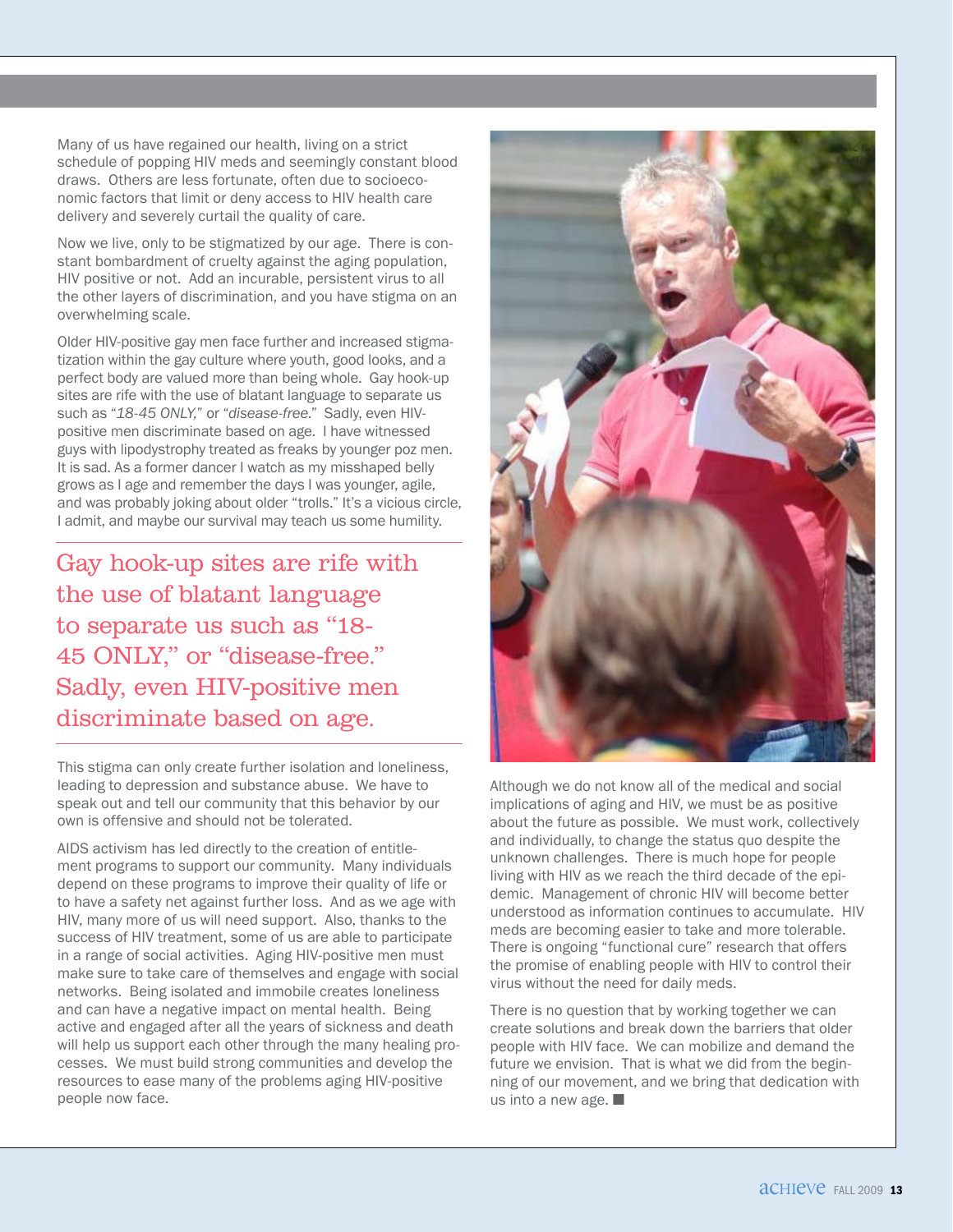# Exercise, Aging and HIV

#### *by Sarah Robertson, RD, CDN and Margaret D. Swift, RD*

s dietitian<br>talking ab<br>people mi<br>first to adi<br>know). Ir<br>exercise is essential. s dietitians, we spend most of our time with clients talking about what they should eat. What some people might not realize is that dietitians are the first to admit diet alone doesn't cut it (shocking, we know). In the never-ending battle to lengthen life,

As we age, our bodies' ability to get up and go can sometimes be impaired, leaving us with the question, "What's so 'golden' about the golden years?" If heart disease, osteoporosis, and declining mental status are in some cases inevitable, why are we working so hard? HIV researchers may be wondering the same thing.

Since HIV attacks the immune system, and older adults in general have a greater turnover of CD4 cells, we have to ask how the combination of the two affects immune health. Older adults with HIV have a greater CD4 cell loss than younger people. It remains to be seen if those infected in their youth will experience a greater rate of CD4 cell turnover as they age.

Heart disease (cardiovascular disease) is the number one cause of death for both older men and older women. Its risk increases with age, and our genes are still the most important factor in its development. Smoking, obesity, a poor diet, and inactivity also play a role. These risk factors can be eliminated by making certain lifestyle changes. But are those changes as effective in older adults with HIV?

There is very little known about how HIV treatments will affect the conditions commonly seen in aging. We know that HIV meds increase the risk of body fat complications. In an effort to combat these, doctors recommend behavior changes to improve cardiovascular health. Are these changes, such as exercise, as effective for an HIV-positive 65-year-old? The relationship is complex and the answer is still unclear.

While we are always learning more about treatment approaches for older adults with HIV, we don't have much to work with other than the methods used for HIV-negative older adults. Physical activity is key in the prevention and treatment of chronic illness. Even though we may not have all the answers, it is important to look at the facts and where we stand today in order.

#### Where are we today?

Twenty-seven percent of all people living with AIDS in the U.S. are over 50. In New York City this percentage jumps to over 36% for those over 50 and a whopping 74% over 40. We are currently experiencing a boom in the number HIVpositive older adults as prognosis and treatment of the virus improves.

At least 60% of adults in the U.S. are not regularly active at the level recommended for good health. Only 22% of those over 65 report that they are regularly physically active. Latinos and women are less active than non-Latinos and males. (These groups made up 26% and 17% respectively of the newly diagnosed HIV cases in 2006.) As we age, the time we set aside for leisure also increases. From the age of 55 it is estimated that adults in the U.S. spend up to 33% of their time engaging in leisure activities.

The amount of time dedicated to leisure time physical activity (LTPA) is often influenced by social networks and socioeconomic status. LTPA is defined as exercise, sports, recreation, or hobbies that are not associated with one's regular life duties. What specifically influences LTPA is not completely understood. A study published in *Epidemiologic Community Health* found that some barriers to activity were a

Exercise can help increase muscle mass, improve appetite, and increase the number of "feel-good" neurotransmitters in the brain.

lack of social support, access to exercise facilities or city sidewalks, education, care giving duties, a high–crime environment, lack of scenery, and age. It should also be noted that women, older adults, those of lower socioeconomic status, and people of color are the least active. Infection is highest among minority and lower income populations (nearly one in four African-Americans and one in five Latinos live in poverty).

It is likely that people who are HIV-positive, aging, and of low income are not engaging in regular physical activity as frequently as the U.S. population as a whole. Many AIDS organizations are taking on the changing and more complex needs of older adults, but offering LTPA for this population is a challenge.

#### The Physical Benefits of Exercise

Older people experience physiological and psychological changes over time, such as loss of lean body mass, poor appetite, and depression. Exercise can help increase muscle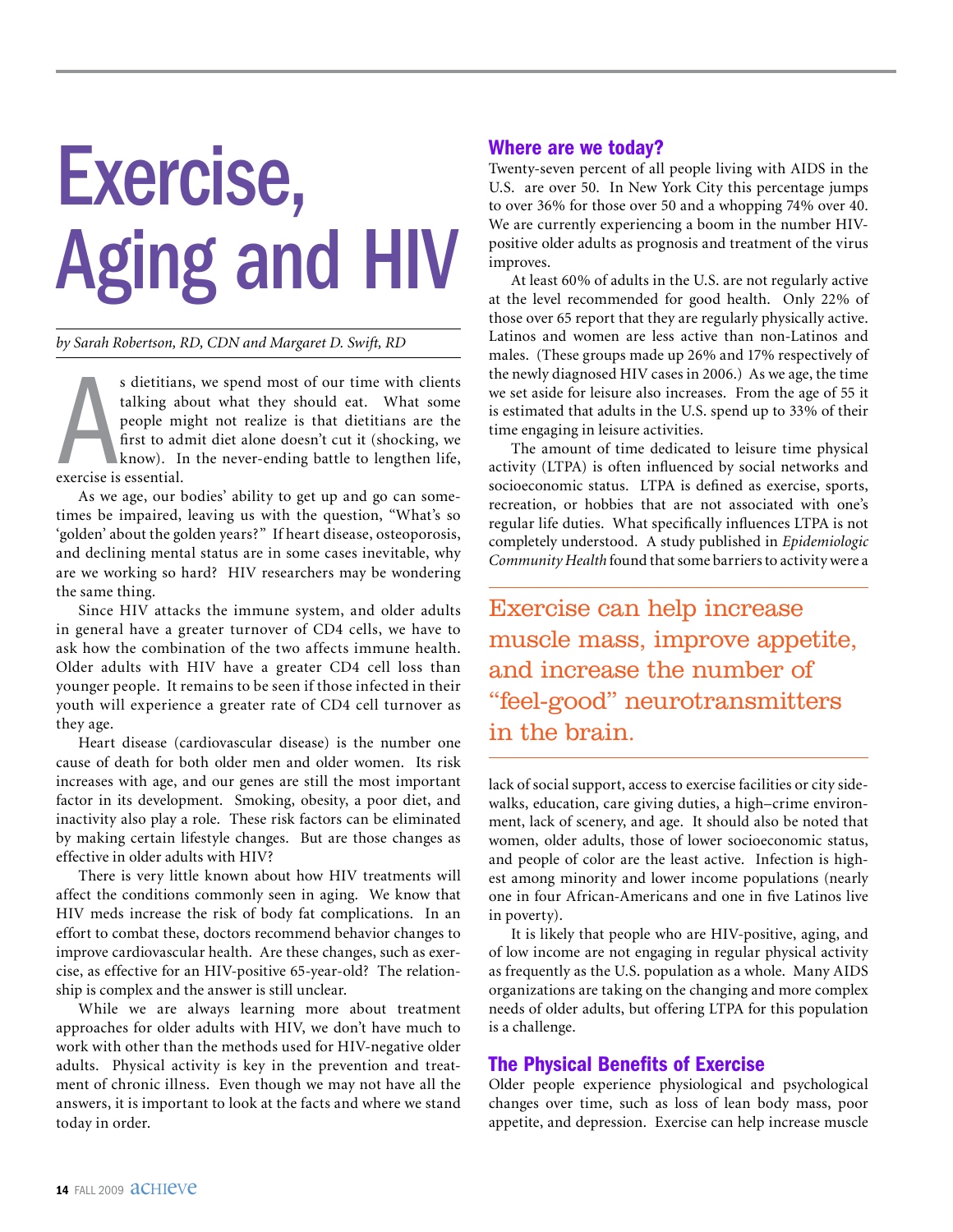

mass, improve appetite, and increase the number of "feel-good" neurotransmitters in the brain. Additionally, exercise can combat fatigue by increasing energy and can improve immune function. While there are many physical benefits of exercise, one of the most important for the older people with HIV is the improvement and maintenance of muscle mass.

Muscle wasting is common in HIV, and as the muscles waste they lose their function. Strength training helps maintain muscle function and can increase lean body mass. Examples of strength training include weight lifting, yoga, tai chi, and calisthenics. A review of the effectiveness of resistance training among older adults with HIV was recently featured in Clinical Science. The study found that progressive resistance training increased strength, improved physical fitness, reduced upper and lower limb skin folds, and was associated with an improvement in CD4 counts.

Exercise can also play a vital role in controlling some of the long-term effects of HIV drugs. Metabolic complications such as high cholesterol, triglycerides, and blood sugar are common in people taking these meds. These are also a complication of aging,

so people who are over 50 and taking HIV drugs are at greater risk of them. Recommendations to combat these issues generally include a healthy diet and regular exercise, but it remains to be seen how effective that will be in older adults with HIV.

Long-term use of HIV medications can lead to changes in body composition, known as lipodystrophy and lipoatrophy. Lipodystrophy is defined as changes in the body's fat, and is characterized by lipoatrophy (loss of fat from the arms, legs and face) and lipohypertrophy (increased fat in the abdomen or back of the neck). It is psychologically distressing and physiologically dangerous, as it may worsen metabolic complications.

A study of resistance exercise in adults with HIV was featured in *AIDS Care*. It found significant increases in weight, lean body mass, and sum of chest, arm, and thigh circumference among those who engaged in aerobic exercise and weight training compared with those who did not. Increasing arm and thigh circumference decreases the severity of lipoatrophy, as muscle is developing in areas where wasting may commonly occur. The study also noted that waist circumference was significantly decreased in those who exercised with weights. Evidently, resistance training combined with aerobic exercise is an effective way to prevent the side effects that can occur with HIV, its treatment, and aging.

#### The Psychological Benefits of Exercise

Aside from the physical benefits of exercise, research has shown there are significant psychological benefits as well. For one, exercise is an effective way to reduce stress, and chronic stress has been associated with suppression of immune function. Exercise reduces cortisol, which is frequently referred to as the "stress hormone." Chronic stress and elevated cortisol levels may weaken the immune system over time, and can result in impaired inflammatory processes.

Depression is a concern, especially in those with HIV. The psychological demands of HIV medications and the stress of living with HIV can be overwhelming. While exercise is not a cure for depression, it can certainly improve it. Exercise raises the levels of "feel-good" neurotransmitters (such as serotonin), and an increased heart rate boosts the amount of endorphins circulating throughout the body. Exercise should not be substituted for antidepressant medications, but should be considered as an additional treatment.

Exercise is also a healthy coping mechanism. There are many studies linking emotional processes to immune function, showing a direct association between psychological processes and illness. Research shows that poor psychological defenses are associated with a weakened defense against HIV, and may result in greater numbers of opportunistic infections. Lower rates of depression and stress also lead to increased adherence to HIV meds.

#### Getting Started

The American Heart Association and the American College of Sports Medicine recommend that adults over 65 engage in at least 30 minutes of physical activity five days a week (which can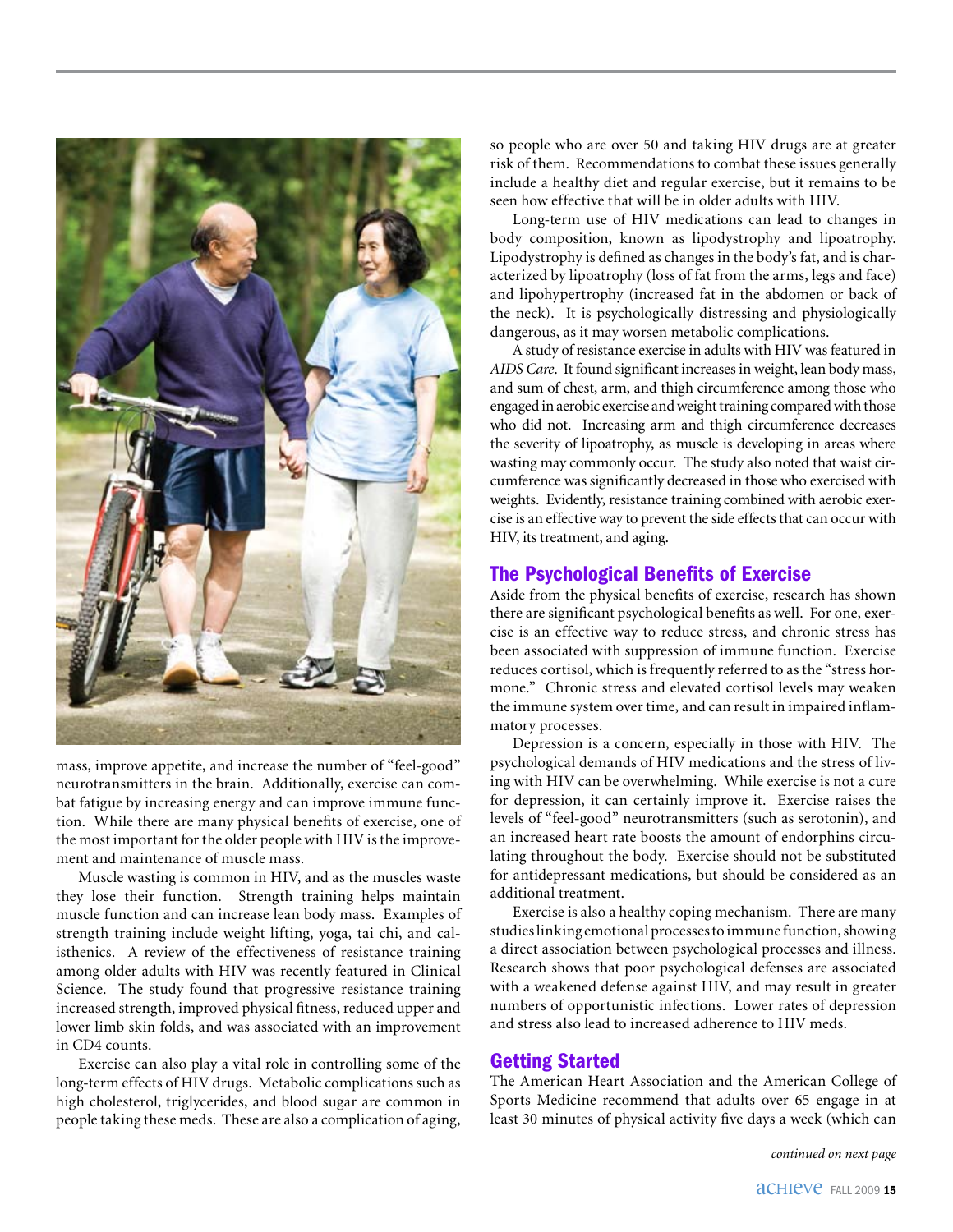#### Exercise, Aging, and HIV *continued from previous page*

be broken into three 10-minute segments).

But most older adults do not get enough physical activity. Many feel that exercise is for the young. Additionally, they believe that it is costly and often associate exercise with extreme exertion. Their self-efficacy (the belief that they have the ability to achieve certain goals) can be low, and the perceived cost high. Those who do meet exercise recommendations are often well-educated on the benefits of physical exercise, have a high level of self-efficacy, and receive adequate social support.

In a study published in *The Journal of Medical Science Sports Exercise*, 208 individuals with HIV rated their "stages of change" for exercise: 48% were in the pre-

contemplation stage, 25% in the contemplation stage, 70% in the preparation stage, and 63% in the maintenance stage. Remarkably, no one was in the action stage. The difference between the desire to exercise and actually starting an exercise program is profound. Considering the socioeconomic, ethnic, and psychosocial strains on older people with HIV, there is a risk of a rapid decline in their overall health over the next decade.

#### What Works

Health professionals know that exercise can improve body composition, mood, and immune strength. But we need to continue to educate HIV-positive older adults that moderate physical activity can be achieved at any age. A belief that exercise is possible in spite of barriers and constraints is associated with a greater chance of starting to exercise.

A major barrier to exercise is access to facilities and programs. But physical activity can be done at home, in parks, backyards, or even at the grocery store. Simple enjoyable activities like gardening, walking, or dancing can contribute to activity goals, as long as activities are moderate and last for at least ten minutes. Resistance exercise can be accomplished by lifting cans or other household objects.

Making a list of all the tasks that require physical activity can make remind people that chores like going to the store are part of one's recommended exercise for the day. Activity goals should be small and measurable at first, such as walking or dancing for 10 minutes three times a day. Long-term goals can be ambitious, but make sure that they are realistic and flexible. Having a concrete plan is recommended.



According to the self-efficacy theory, there are four major areas that help older adults believe in their ability to perform specific tasks: accomplishments, learning by watching others, verbal encouragement, and physical and emotional responses. Creating a positive experience and support system for older adults is important. For example, observing other older adults exercise, receiving feedback from family or health care providers, or experiencing the benefits of walking outdoors on a sunny day can help increase the desire to engage in exercise.

Doing a little research to find exercise groups at local senior centers can be helpful. Internet access is not always available, so your community may benefit from having a printed list of centers to give to clients. Encouraging older adults to recruit an exercise buddy can also be a great way to help keep them going. Dietitians, doctors, nurses, social workers, and caregivers can also provide support for clients.

#### Conclusion

Advances in HIV treatment have made HIV a chronic disease for many, and while this is still a young disease, it is beginning to affect the old. The benefits of exercise for those with HIV are great, especially for those over 50. While the long-term benefits for older adults with HIV may not be known, we do know the benefits today. Exercise results in improved body composition, strength, heart health, mood, and life satisfaction. Adherence to HIV treatment is vital for longevity among this population – but optimizing health with good nutrition and physical activity is fundamental.  $\blacksquare$ 

*Sarah Robertson and Margaret Swift are HIV Nutrition Specialists at Gay Men's Health Crisis.*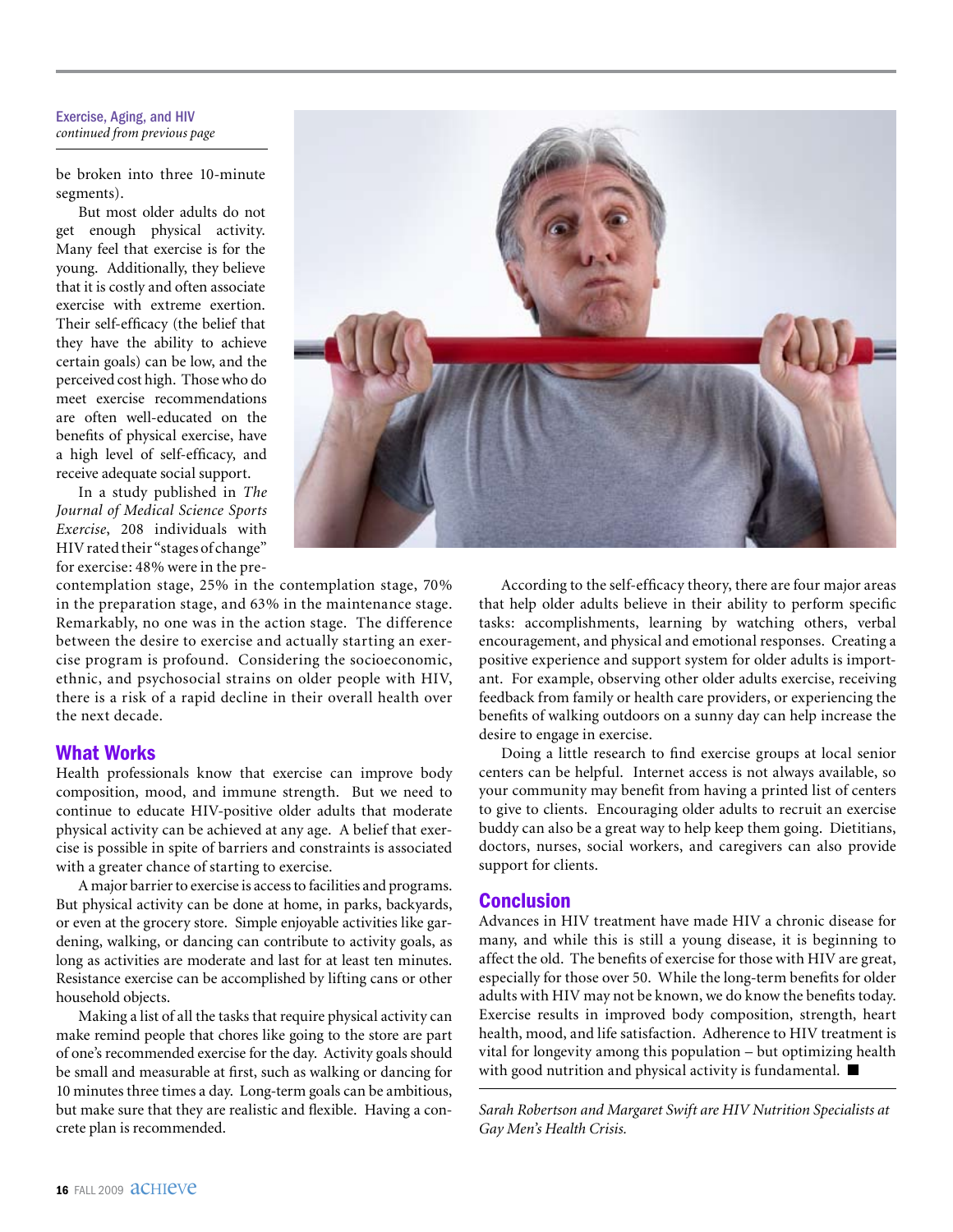# Aging Before Your Time?

*by Richard J. Havlik, MD, MPH and Donna M. Kaminski*

e are all aging, whether we are<br>
HIV positive or negative. It is<br>
part of the natural course of<br>
life. A small number of indi-<br>
viduals live to 100 years of age with minimal HIV positive or negative. It is part of the natural course of life. A small number of indidisease and disability. Others seem to have accelerated aging with deterioration of multiple body systems, disability, and chronic diseases. Naturally, this brings us to wonder what factors account for this difference in aging.

To date, we've been able to identify a couple of factors. Resveratrol, a compound found to help fruit flies and yeast live longer, has been studied for its role in slowing down the aging process. Other studies have also looked at a gene called FOXO3A. People who have mutations in this gene seem to have a slower aging process. Studies are under way to see if these factors could be modified to help slow down the aging process, and to see what else seems to affect aging.

#### An Aging Epidemic

Fortunately for people with HIV, treatment has improved and people are living longer. It's estimated that by the year 2015, almost half of people with HIV will be over 50. In New York City, over 36% are over 50. By 2005, the number of people with AIDS in the U.S. who were over 50 was seven times higher than it was in 1990. Some of this may be due to greater testing efforts, but some of it is also due to improved access to HIV treatment.

But older adults are still getting diagnosed later in their disease than younger people. An Italian study looked at 1,977 people who received care from 1986 to 1998. About a third had a late diagnosis of AIDS, and the most significant factor linked with that late diagnosis was age. People who were over 45 were more likely to be diagnosed at a later stage of HIV disease.

Another study found that more than half of newly diagnosed older adults developed AIDS in less than a year. A third study found that only 59% of HIVpositive adults over 65 survived more than three years, compared with 90% of adults aged 20 to 39. Despite earlier testing efforts and greater access to medications, people are getting diagnosed at later ages and are at risk of shorter survival times.

important principle is that different body parts or systems age or wear out at different rates in different people.

The Immune System: The thymus gland, located in the upper chest, produces CD4 and other immune cells. These cells fight infections either directly or by signaling B cells to produce antibodies. Shortly after birth, the thymus gland begins to shrink, and production of such cells is reduced. The total number of cells decreases as we age and they function less efficiently. This results in more infections in some older individuals.

CD4 cells are the first line of the body's defense against infections. In older adults, new CD4 and CD8 cells are created more slowly. The number of B cells is also reduced, so fewer antibodies are produced. These changes lead to immunosenescence, a general weakening of the immune system.

**Skin and Body Shape:** As we age, the skin thins in the arms, legs, and face due to loss of fat under the skin, making

One study found that only 59% of HIVpositive adults over 65 survived more than three years, compared with 90% of adults aged 20 to 39.

In order to support people over 50, we need to have a better understanding of aging and HIV. This article will review what is known about the aging process and what is seen in people with HIV. Finally, it will review what needs to be better defined, and what might slow aging regardless of HIV status.

#### Common Manifestations of Aging

Aging is not a disease but a collection of changes in various body systems that occur as we age. These changes might be quite evident, such as graying hair, or may be subtle and detected only when an organ system is stressed. These changes should be separated from specific diseases, such as diabetes, which become more frequent with age. This is difficult to do, because there is usually an interaction between aging systems and diseases. Another

it more vulnerable to injury. In addition, excessive sun exposure or lifelong smoking can lead to wrinkles and more frequent skin cancers. Also, there is a redistribution of fat to the organs in the belly area in men and to a certain extent also in women. Generally weight increases until well into middle age, but can then begin to decrease overall, along with the poor distribution of fat in the body.

Eyes and Ears: It is quite common for changes in the lens of the eye, such as cataracts, to occur with aging. In many cases this results in the need to use glasses for close work. Generally, there is a loss in the ability to hear higher tones, especially in a crowded room. Environmental noise over a lifetime can worsen this condition.

**Muscle:** Volume and strength of muscles are reduced with aging. Runners and other athletes do not compete as well against younger athletes because of *continued on page 20*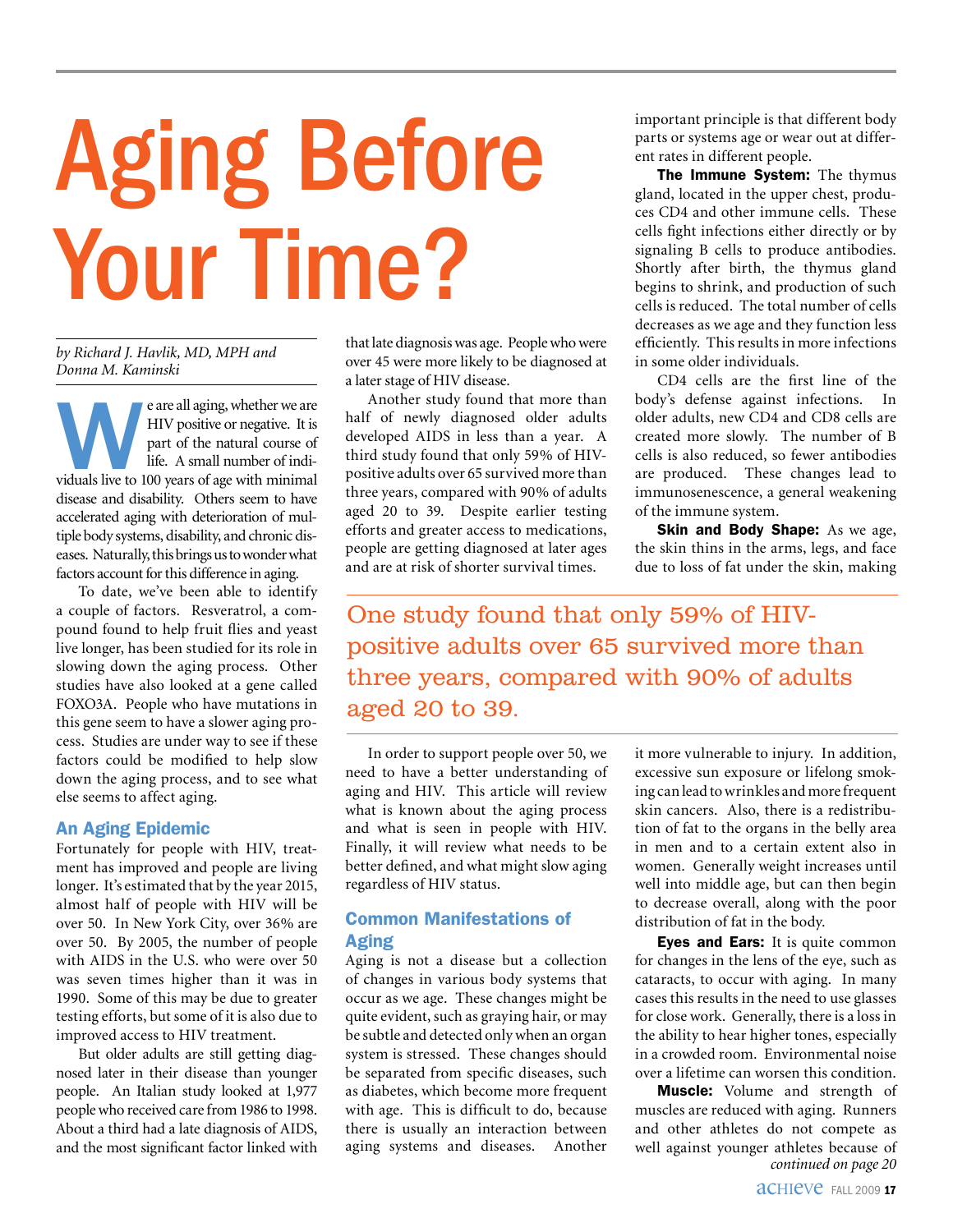#### PERSONAL PERSPECTIVE

### Stepping Back, Looking Forward

#### *by Ed Shaw*

have lived in Manhattan for 50 years. I was<br>
diagnosed with HIV in 1988, but I'm sure I<br>
was positive before then. During the first fi<br>
years after my diagnosis I spent very little<br>
time thinking about HIV. I was healthy a have lived in Manhattan for 50 years. I was diagnosed with HIV in 1988, but I'm sure I was positive before then. During the first five years after my diagnosis I spent very little time thinking about HIV. I was healthy and me busy. I was doing administrative work at a job placement firm in the city and spent the majority of my time working or having fun.

When I was first diagnosed with HIV in 1988 at the age of 47, never in my wildest dreams did I expect to live past 48. As I grow older, HIV remains a top priority because of its virulent behavior. I always wonder how the disease will affect my life at the age of 70, 80, or even over 90. I also have to spend time thinking about the other issues that come with aging, such as affordable housing, access to health care, and, equally important, financial independence.

We all make decisions based on historical experiences – so it's important to look back in order to move forward. From living with HIV through the decades, volunteering with an incredible spectrum of people, and my experience as a social worker, I have a prism of experiences to share.

Prior to being diagnosed, HIV and AIDS were like foreign words to me. I never would have imagined how personal they would become. I worked in the social service field, lived in a co-op with full amenities, and drove a company car. My life was filled with joy and happiness – but that would change forever. Living with HIV brought new and unexpected health challenges, along with intense stigma and discrimination.

When I was first diagnosed in the summer of 1988, my life was turned upside down. I thought I was going to die instantly – we all did. From 1988 to 1993 I lived in denial and isolation. Those five years were driven by drug and alcohol use, promiscuity, and other ill-conceived plans. Many nights I was scared that if I went to sleep, I would not wake up in the morning. I gave up on life, spent all my savings, and wouldn't tell anyone about my HIV status. There was so much stigma about having "The Big A" – I felt like someone would beat me up if they found out.

It was also hard for me to overcome my fear of the medical establishment. Many of us were concerned about interacting with doctors because of the Tuskegee medical experiment. We were well aware of how the government-run project had denied treatment and information to black men used for syphilis research, up until 1972. Many of the people with AIDS I knew feared they might be subjected to this same type of "treatment."

Many of us were concerned about interacting with doctors because of the Tuskegee medical experiment. Many of the people with AIDS I knew feared they might be subjected to this same type of "treatment."

Then, in 1993, I had a mild heart attack and found myself in the hospital. Everything changed. I met with a counselor who told me straight up, "Mr. Shaw, you have AIDS." I was petrified, but I took the bull by the horns and started asking questions. Though the process of building trust was slow at first, I can now say unequivocally that my reservations and fears of the medical establishment have disappeared. After all these years, I still have the same clinician. While we do not always agree, we work together to keep my T-cells high and my viral load undetectable, and so far we have managed to accomplish the task.

Living with HIV over the past twenty years has changed my life. The keys to my survival have been having support from my family and friends and staying politically active. Ever since I was asked to go to my first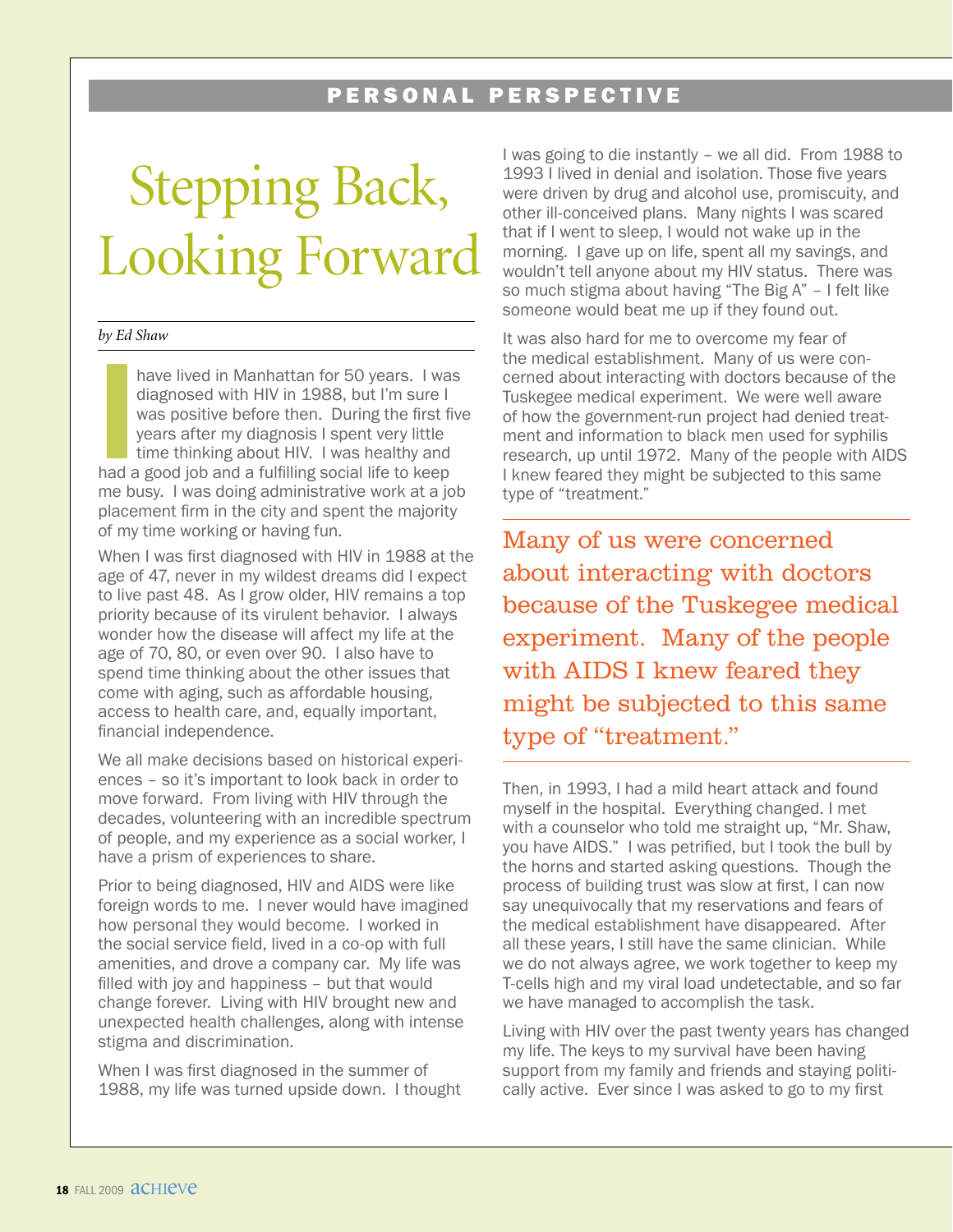

HIV meeting back in 1993, activism has become a constant and sustaining part of my life. I take advantage of every opportunity to provide workshops and presentations, engage politicians, and speak to the issues. I also make sure to have a laugh every now and then.

Although I overcame many of the all-too-prevalent obstacles and barriers, it was a long process. While sometimes the challenges can feel insurmountable, it is important not to give up. In order to live a long life with this virus, you also have to make the right choices. That means not doing drugs, not drinking, and not having unsafe sex. Every time I see someone on a risky path I say, "I've been there, done that," and I let that person know that there are other ways to lead a healthy, fulfilling life.

For those of us who have been living with HIV for decades, it is important to take some time to enjoy life. You have to find a range of new interests to replace the things you cannot do any more, either because of age or health. Go sit in the park, read the paper, play cards, treat yourself to a show. I play chess in the park every week, and have met many wonderful people there.

If you are new to the world of living with HIV, talk to someone. People call me Dr. Ed, because I am always on call, as are many other people who are ready and willing to offer support. Also, you cannot beat yourself up. Instead, reach out. There are many people and organizations dedicated to working with and for people living with HIV and AIDS.

For those of us who have been living with HIV for decades, it is important to take some time to enjoy life. You have to find a range of new interests to replace the things you cannot do any more, either because of age or health.

The more you learn, the more you can accomplish. Education is the key to advocacy. Never stop learning. Wisdom is elusive; just when you think you know it all another challenge presents itself and the process of education starts all over again. When you commit to continuously learning, it helps you and everyone around you.

Notwithstanding all the successes, there are constant challenges, such as the new rates of infection. I hope that one day the city, the country, and the world will take an approach outside the box and not just stick to the status quo. We need to get people of all generations conversing with one another. If we open up the conversation in this way we can get rid of stigmas about the virus and increase shared knowledge about prevention. We must reach across the ethnic and age barriers to get everyone talking.  $\blacksquare$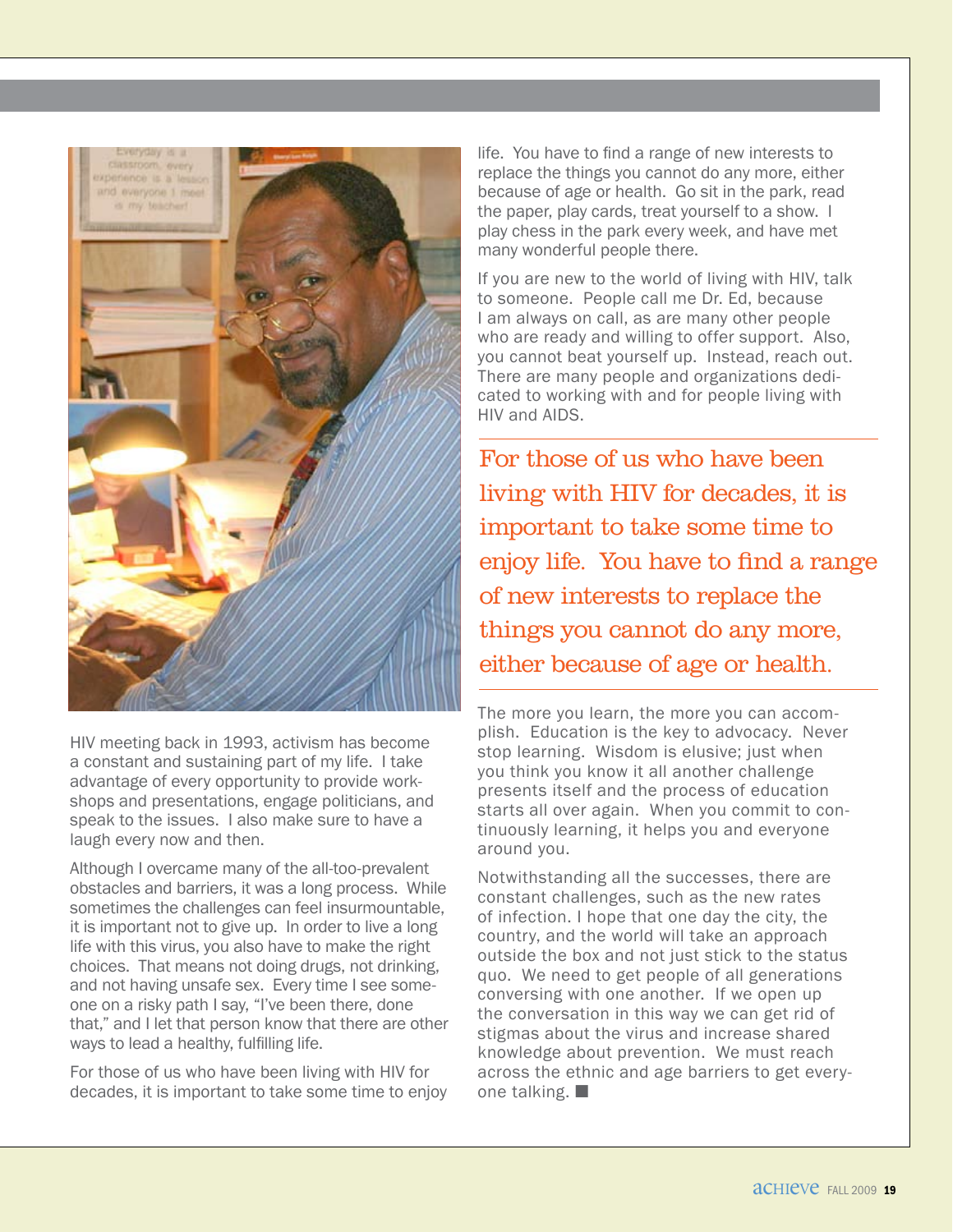#### Aging Before Your Time? *continued from page 17*

this and other issues that affect fitness. Increasing disuse of muscles and reduced physical activity, however, can also contribute to muscle loss.

Bone: Bone loses its density, accelerating over time, particularly in women after menopause, and its strength is reduced. This situation can lead to more frequent broken bones or fractures. This loss also occurs in men at older ages.

Liver: The detoxification function is maintained with age because liver cells can continue multiplying even at older ages, but with less efficiency than they do at younger ages. For example, the size of the liver can be reduced as we get older, and overall function can be challenged as we age. Liver function can also be impaired by drugs and excessive alcohol.

Kidneys: The cleaning function of the kidneys operates effectively until older ages, when clearing of waste products decreases. Among the many factors that affect kidney function are protein in the diet and other conditions such as high blood pressure and diabetes.

Lungs: The capacity of the lungs decreases with age, but this usually does not present a problem, unless factors like smoking have had a major impact.

Heart and Blood Vessels: The major blood vessels thicken due to fibers in the tissue of arteries solidifying and losing their elasticity. This is different from atherosclerosis, which results in hardening of the coronary arteries. The thickening of major arteries forces the heart to work harder to maintain its output. This can often result in enlargement of the heart muscle, sometime leading to heart failure after many years.

Blood Pressure: The thickening of the major arteries can also lead to the systolic blood pressure (the top number when recording blood pressure) becoming elevated. This can have a gender-specific effect in people over 55. For example, men have a higher risk of high blood pressure until age 45 than do women. From 45 to 54, men and women have an equal risk, and after 55 women have a greater risk. If untreated, this can increase cardiovascular risk and lead to a stroke.

Blood Fats (Lipids): Cholesterol, especially the low-density lipoprotein (LDL) type or "bad" cholesterol, tends to increase with age. This may also be caused by a lifelong fatty diet or bad genes or a combination of these factors. Diabetes and low levels of thyroid hormone can also be associated with higher levels of cholesterol and triglycerides.

Blood Sugar (Glucose): At older ages, the insulin needed to control glucose levels is not as well regulated and sugar levels tend to rise. Sometimes this leads to diabetes. This problem is often only revealed temperature and other sensations and there may be reductions in sensitivity with age, but generally external factors, such as trauma or disease, diminish sensation.

Why do these various systems fail with aging? There are three theories as to the cause of aging. The first is programmed cell death, where destructive factors are genetic and built into the DNA of our cells. The second theory suggests that the inevitable wear and tear of life on our body systems, including the destructive effects of byproducts from the oxygen we breathe, results in cell death, especially



after a glucose test, taking a load of sugar by mouth, which can reveal poor regulation of glucose levels. Obesity, diet, and genetics can alter these relationships. Insulin resistance is common among individuals with later-onset diabetes, and is a central problem among our aging population.

**Brain and Nerves:** Aging can worsen mental function, when combined with other factors. Simple memory lapses, such as forgetting someone's name, are quite common at older ages but do not signal serious disease. Special testing may be necessary to detect subtle changes. Peripheral nerves (such as those in the hands and feet) monitor pain, touch, of the immune system. The third theory simply suggests that aging is a combination of known and unknown factors.

#### How Does HIV Affect Aging?

Among people over 50 with HIV we are seeing other conditions, commonly referred to as comorbidities. One study of 165 people with HIV over age 55 found that the most common comorbidities were high blood pressure (41%), chronic obstructive pulmonary disease (29%), and diabetes mellitus (22%). Softening of the bones (osteoporosis), cardiovascular disease, liver disease, and cancers like lymphoma and Kaposi's sarcoma have also been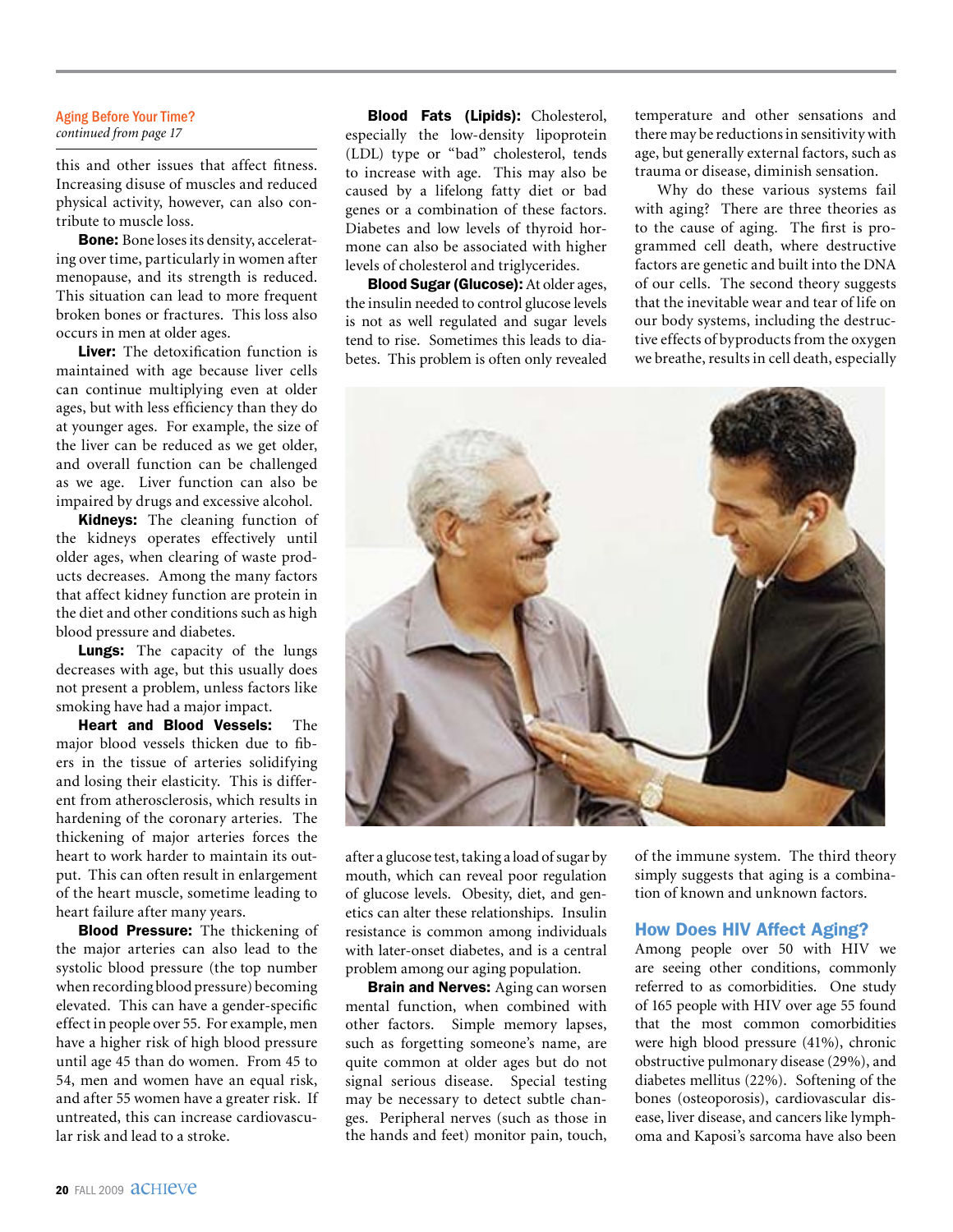found to be more common. A key question is whether the virus itself or HIV treatment influences the aging process in a negative way. Here's a summary of the known possible effects of HIV on the body.

The Immune System: Of course, HIV damages the immune system by infecting and destroying the type of T cells known as CD4 cells. But it can also lead to a dysfunctional increase of certain T cell-related functions. This activation can have negative effects on the body, since inflammation, which usually helps to heal tissues, can get out of hand. The levels of cytokines, especially one called interleukin-6 (IL-6) may be increased to a level that adversely affects the body. In a long-term study of people with HIV, those with the highest IL-6 levels and high levels of markers known as C-reactive protein and D-dimer had a higher occurrence of cardiovascular disease and death.

People with HIV may also make less interleukin 2 (IL-2) and IL-2 receptors, causing CD4 cells not to work as well. This can cause the body to change the type of CD4 cells it makes, making fewer of the important "naïve" cells that have never encountered an infection. Older adults with HIV have significantly fewer naïve CD4 cells than younger people with HIV. One study showed that older adults whose HIV meds were lowering the amount of virus in their body were not seeing the same CD4 increases as younger people. It is thought that CD4 cells may not respond as robustly when HIV meds are started in people who are over 50. And smaller numbers of CD4 cells were found in the gut of older people with HIV, suggesting that immunity is not as strong as we age.

Eyes and Ears: In the early years, eye problems due to opportunistic infections were relatively common. Now, such acute infections are rare, although there may be old scars that can affect vision. Hearing level is not known to be affected by the virus or treatment.

**Bone:** A metabolic complication of HIV infection is reduction of bone mineral density (BMD). In one study of people taking HIV treatment, BMD was reported to be low in 52% of people, and an additional 10% had actual osteoporosis, a bone disease leading to increased risk of fractures. What's interesting is that this effect doesn't seem to be affected by HIV treatment. One study found greater levels of osteopenia (which comes before osteoporosis) in people with HIV regardless of whether they were on HIV treatment. Older age was an important factor in these findings.

Studies in HIV-negative people have found a relationship between LDL cholesterol that has been distorted with too much oxygen and the production of a blood factor from T cells that destroys bone. If confirmed in people with HIV, this might be a partial explanation of their low BMD. Other risk factors, such as less physical activity, decreased intake of calcium and vitamin D, cigarette smoking, alcohol use, depression, cocaine and heroin use, and low testosterone levels are also seen in people with HIV.

Liver: Although HIV is found in liver cells, damage is more likely to be due to other liver infections or taking certain HIV medications. Both hepatitis B and hepatitis C are common among people with HIV. Viramune in women with function over time. The condition, HIVassociated nephropathy, has been found to be more frequent in African-Americans with HIV and can lead to kidney failure in some cases. Viread can also lead to kidney problems in rare cases, and Crixivan must be taken with eight glasses of water a day to avoid kidney stones.

**Lungs:** Even after receiving HIV meds, people with HIV tend to be more vulnerable to pneumonia. This may be due to poor regulation of certain immune system proteins, especially the cytokine called TNFa (Tissue Necrosis Factor alpha) in the lung tissue. This deficiency is related to problems of immune function due to HIV infection. Also, studies have seen a reduction in the lung capacity of older men with HIV when performing a treadmill test. Although men could perform normal activities, the deficiency appeared when they were stressed with higher physical exertion. HIV-positive smokers seem to suffer more decline than HIV-negative smokers, suggesting some interaction of factors.

One study showed that older adults were not seeing the same CD4 increases as younger people. It is thought that CD4 cells may not respond as robustly when HIV meds are started in people who are over 50.

higher CD4 count can cause liver problems, as can other antiretrovirals, such as Zerit, Viread, Emtriva, Epzicom, Sustiva, Reyataz, and Aptivus.

It has also been found that people with liver disease and HIV are more likely to have diabetes than those who are HIV negative. One study of people with HIV and hepatitis C who were on HIV meds found higher rates of diabetes. When this study looked back to see if this effect was seen before HIV combination therapy became standard practice, they found that it wasn't. Therefore, this effect may be further associated with HIV medications and their effects on several metabolic pathways.

Kidneys: HIV has been incriminated in a relatively rare but specific kidney disorder that can compromise kidney

Heart: HIV does not have a direct effect on the heart muscle. But the blood vessels that feed the heart muscle may develop more atherosclerosis due to higher levels of virus and the inflammation seen in HIV disease. This is the conclusion of some experts based on the results of the SMART Study. This study compared two groups of people, one taking continuous HIV treatments and the other taking breaks based on their CD4 count. It was thought that breaks in treatment would minimize the rise in cardiovascular risk factors seen in people with HIV. But the study was stopped early because the continuously treated group did much better than the group that interrupted treatment. This led to current recommendations to avoid drug holidays to minimize cardiovascular risk.

*continued on next page*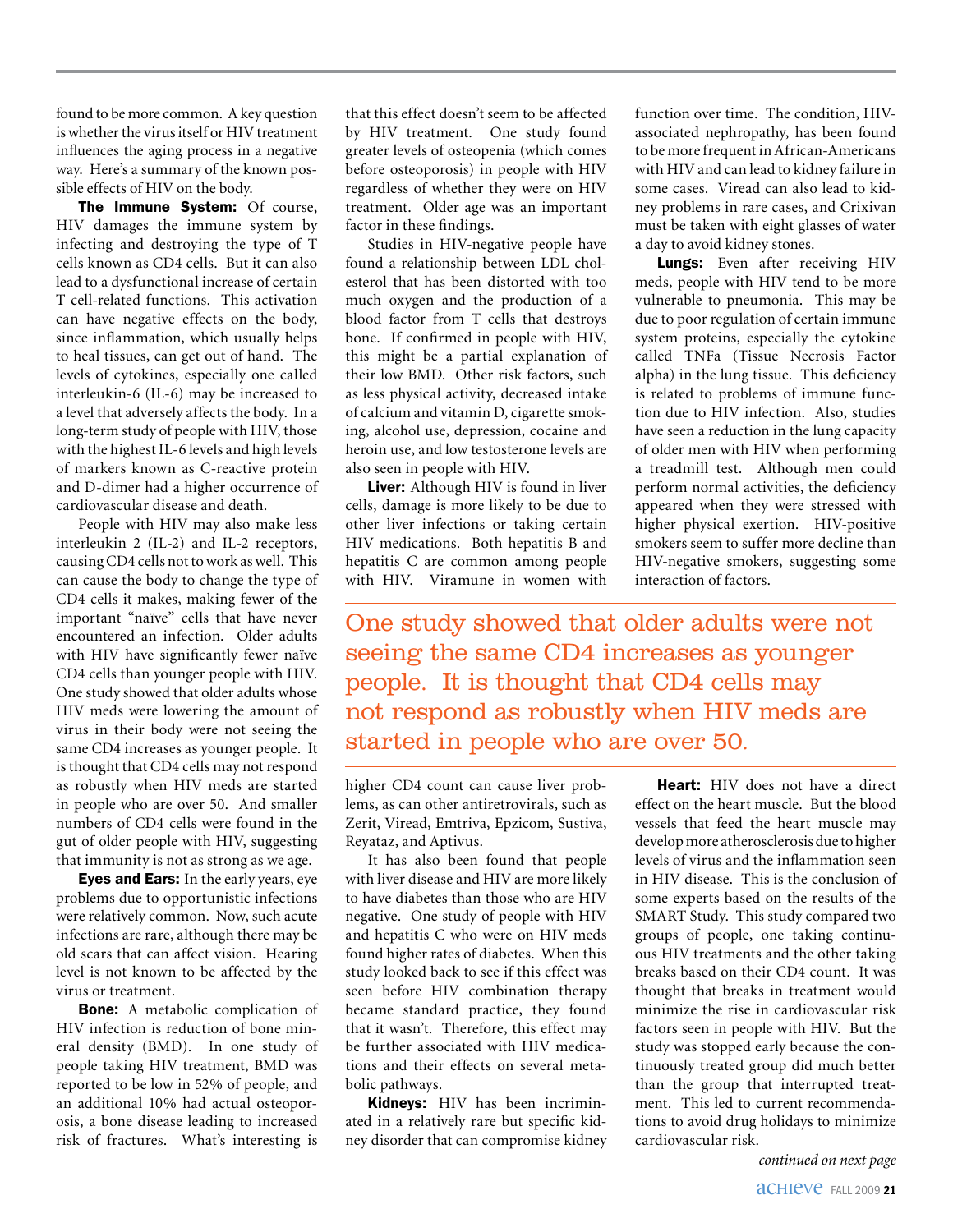#### Aging Before Your Time? *continued from previous page*

Another theory has looked into whether the HIV meds may be causing an increase in heart attacks among people over 50. One study showed a 26% increase in heart attacks among people on HIV drugs. Another study showed that one year after patients started HIV treatment, they had higher rates of high blood pressure. It's important that HIV patients and their doctors be aware of heart comorbidities.

Blood Pressure: High blood pressure, or hypertension, in people with HIV is most likely due to factors other than HIV. These would include the standard risk factors of obesity, salt intake, African-American race, and physical inactivity. The grouping of hypertension with abnormal blood fats and high blood sugar may, however, be higher in persons with HIV.

Blood Fats (Lipids): A study in otherwise healthy HIV patients receiving HAART found that elevated cholesterol was more common than expected. It is possible that HIV treatment resulted in individuals returning to their pre-illness cholesterol levels because of weight gain or increased fat intake. Some of the protease inhibitors have been incriminated in increasing lipid levels more than others. The choice of drugs might be modified to avoid such increases.

Blood Sugar (Glucose): The protease inhibitors have been shown to increase problems of regulating glucose by affecting insulin functions. People on HIV meds may be more vulnerable to multiple cardiovascular risk factors. Physicians are aware of this potential and either manipulate the drug regimen or add glucose-altering drugs.

Brain and Nerves: AIDS dementia has become quite uncommon with current treatments. But recent studies have suggested that certain mental functions might be adversely affected by HIV or its treatment. These are known as HIV-associated neurocognitive disorders (HAND). One study compared 106 people living with HIV who were over 50 to 96 people with HIV aged 20 to 39. After adjusting for education, race, CD4 count, and viral load, the study found that people with HIV who were over 50 were three times more likely to have neurocognitive dementia than those under 40. Whether this finding is the result of the virus itself or inflammation has not been determined. Recent research has also suggested that there might be activation of biochemical products similar to those found in Alzheimer's disease. Fortunately, the abnormalities have been mild, but further research is necessary to understand the extent of such problems.

Another interesting finding is that there may be an association between HIV dementia and diabetes. In one study where over half of the patients were over 50, there was a link between dementia and diabetes among people with HIV. This effect wasn't seen among the patients over 50 who didn't also have HIV. (Other studies have suggested a relationship between abnormal glucose levels and dementia.)

It's not known whether the virus itself or the treatment might be speeding the aging process in some body systems or contributing to the onset of certain diseases.

Adverse effects on nerves in the hands and feet, called peripheral neuropathy, are quite common and can be debilitating. The symptoms vary from tingling in the legs to severe pain and difficulty walking. It is likely that HIV directly affects the nerves in the legs and spinal chord, although treatment with older HIV medications contributed to the problem. Treatment is mainly focused on minimizing the symptoms.

#### Does HIV Accelerate Aging?

The good news is that many people with HIV are living longer and better lives because of newer drugs. There is no doubt that mortality rates are down and life expectancy is increased. But whether the aging process is back to normal is still an open question. It's not known whether the virus itself or the treatment might be speeding the aging process in some body systems or contributing to the onset of certain diseases. The immune system is the most likely target because of the fundamental effect of the virus on CD4 cells.

Body shape changes mimic the changes that occur in older persons. The softening of bones is frequent, and cognitive changes are possible. In some cases a combination of factors results in extreme physical frailty. Still, the jury is out on whether overall aging is increased in people with HIV. Fortunately, this is now becoming an active research area.

#### What Can You Do?

There is a great deal that can be done to achieve a longer and better life, even for those who are older and HIV positive, based on a large body of research on risk factors in older persons. The obvious things that can be done are stopping smoking, avoiding mind-altering drugs, and maintaining only modest alcohol intake. The cardio-protective effects of aspirin and the positive effects of antidepressants may suggest that, when indicated, these can both be helpful in helping people with HIV to live healthier, longer lives. Control of cardiovascular risk factors, including lowering blood pressure or lipids if elevated and maintaining appropriate body weight, makes good sense. One should take advantage of appropriate cancer screening to promote early detection and treatment. Psychologically, depressive symptoms are common and need to be addressed.

Those taking HIV treatment need to maintain good adherence and be aware of the advances that are occurring. HIV meds with a minimal risk of increasing blood fats or glucose should be used to reduce cardiovascular risk. Such a strategy will go a long way to improve quality of life and increase longevity. As further research is completed, it is highly likely that more specific approaches will become available to assist the older person with HIV age more gracefully.  $\blacksquare$ 

*Richard Havlik is a medical epidemiologist, formerly with the National Institute on Aging.*

*Donna M. Kaminski is a fourth-year medical student and ACRIA's former Associate Director of Treatment Education.*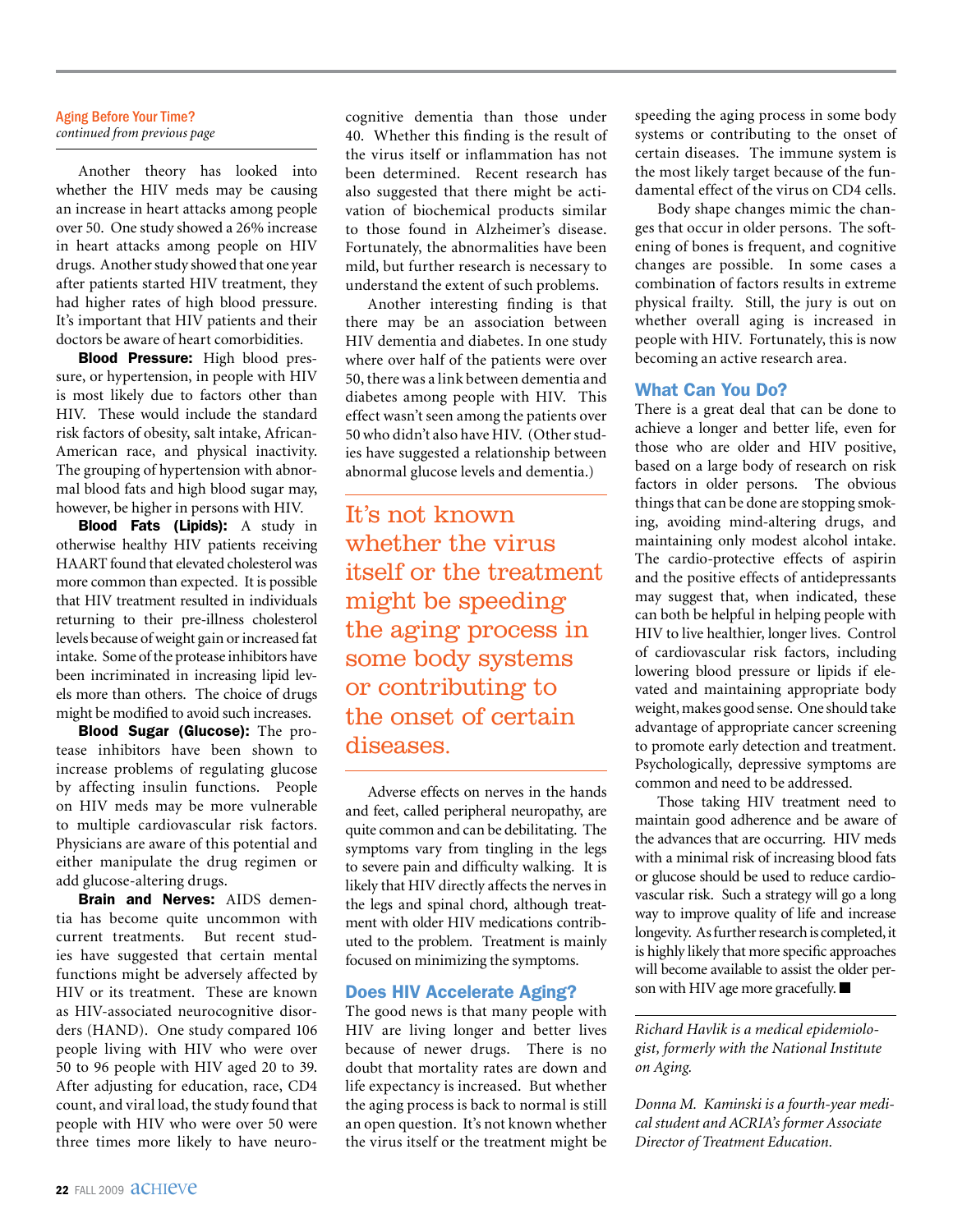#### **EDITORIAL**

#### **Ted Kennedy: Leader and Ally**

After decades of leadership in American politics, Senator Ted Kennedy succumbed to brain cancer in September of 2009. Throughout his career, Senator Kennedy demonstrated a passion, ability, and dedication to utilizing his privileged position on behalf of the underdogs of the American political system. He worked since the 1960s to build the foundation for health care reform, was at the forefront of civil rights and fair housing advances, stood side by side with immigrant rights groups, created cornerstone HIV legislation at the height of AIDS hysteria, and supported expanding LGBT rights. His staunch progressive leadership earned him the title "Lion of the Senate," while his ability to work across the aisle is evidenced by his legislative accomplishments. He will be remembered as a consistent ally to many.

Since he was elected to the Senate in 1962, Kennedy took on the tough, meaningful issues that shaped the country we live in today. In advocating for the 1964 Civil Rights act, he said, "We should use our powers not to create conditions of oppression that lead to violence, but conditions of freedom that lead to peace." He worked to abolish poll taxes in 1964, to pass the Voting Rights Act of 1965, and to enact the Fair Housing laws in 1968. He took the lead on eliminating racist and anti-Semitic immigration quotas, a victory realized in the 1965 Harts-Sellers Immigration Act. In his work on health care, he recognized the geographic and economic barriers to crucial services. In 1966 he championed community

health centers in low-income neighborhoods, and he has fought for comprehensive national health insurance since 1969. As an advocate for women's equal access to education and employment, he worked to make Title IX of the 1972 Civil Rights Act a reality.

In the arena of health care policy, which he called the "cause of my life," he connected the personal to the political, and authored foundational legislation. He recognized that the health plan available to members of Congress protected him and his colleagues from the tough decisions often forced on the middle class and from the lack of access faced by the poor and working class. In Senate committee hearings, he shared the struggles of those with whom he sat in hospital waiting rooms, and brought the funeral processions of people who died from AIDS to the Senate floor. He spoke on behalf of those who had no voice in the Senate.

 In 1987, when he became chair of the Health committee, the AIDS crisis was in full force, accompanied by a federal policy of deliberate neglect. Senator Kennedy used his position to

secure much needed, though belated, funding for the AIDS epidemic. He introduced legislation that in 1990 became the Ryan White CARE Act, the federal program that provides access to the lifesaving care needed by people with HIV and AIDS. In addition, he fought against the barrage of anti-gay amendments promoted by former Senator Jesse Helms, who epitomized the homophobic political climate of the time.

Senator Kennedy sided with smart immigration policy and supported alternatives to the HIV travel ban. Instituted in 1987, the ban promoted unsound public health policy and discriminated against HIV-positive people attempting to immigrate or even visit the U.S. In response to attempts to strengthen the ban, Kennedy noted that these "unfair" policies stemmed from "a past where

> people feared HIV as a contagious disease." We know he would be proud that the ban will finally be lifted on January 1, 2010.

> Senator Kennedy's leadership did not waver over time. His more recent achievements in the area of health care included safeguards for the unemployed, women, people of color, children, and people with special needs. He ensured that NIH grants included women and racial minorities in all new medical testing and development, thanks to a bill passed in 1993 and reauthorized a decade later. He succeeded in expanding his 1985 COBRA legislation (a law ensuring temporary health insurance extensions when people lose their jobs), to even more people in 1995. The passage of the

State Child Health Insurance Program (SCHIP) in 1997, and its reauthorization in 2007, brought medical care to poor children across the country. Senator Kennedy also labored to expand Medicaid coverage to include people with special needs.

Senator Kennedy was a staunch defender of civil rights, and sought to expand them to include LGBT equality and protection from hate crimes. He was a strong supporter of marriage equality, opposing "civil laws to deny any American the basic right to be part of a family." He worked on the recently passed Matthew Sheppard Hate Crimes Bill, as well as the Employment Non-Discrimination Act, which would provide critical protections to LGBT Americans.

Ted Kennedy leaves a legacy of working for racial justice, workers and immigrants' rights, civil liberties, and health care access. His leadership and courage will be missed, and his legacy must be carried on by our political leaders. This is a moment of opportunity to honor his memory by securing the progressive priorities – such as providing health care to all Americans – that he kept at the forefront of American politics for decades.  $\blacksquare$